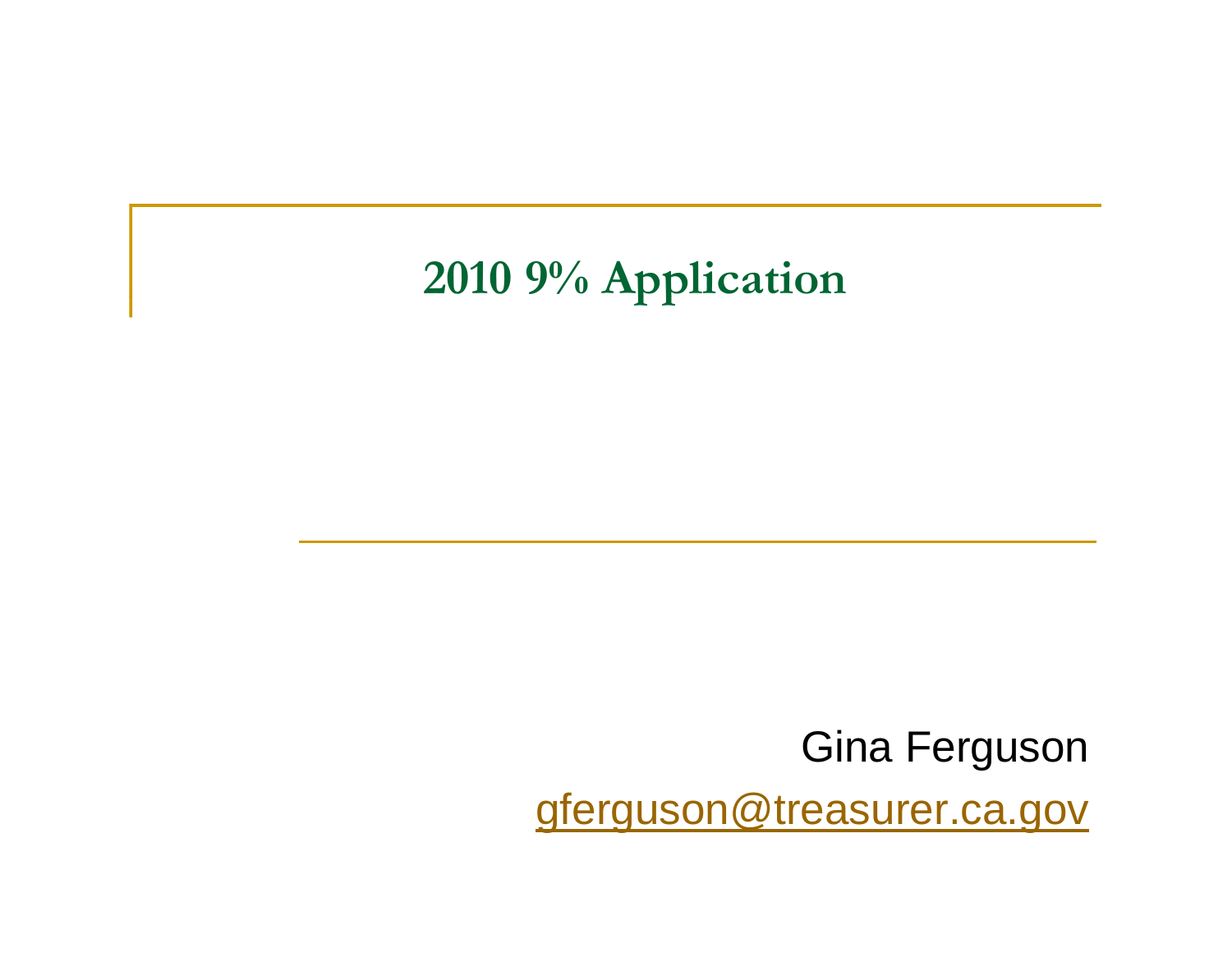## **Demonstrated Site Control TAB 1**

- **Current title report** AND, if no site control:
- **Executed purchase/sale option contract**
- Executed lease agreement, DDA with public a genc y
- **Exidence of land value (tiebreaker)** 
	- □ Includes donated and leased land

Section  $10325(f)(2)$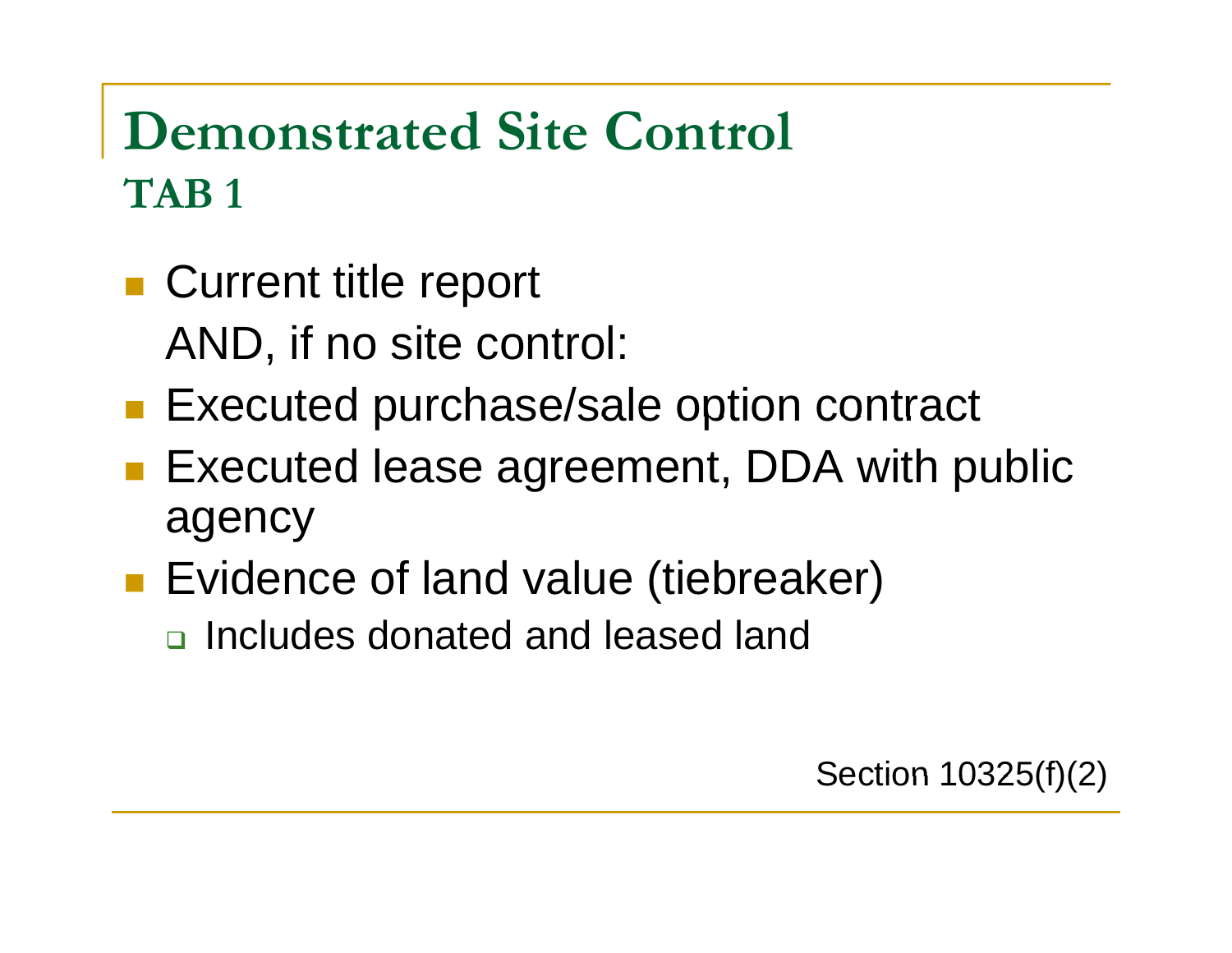## **Financial Feasibility TAB 2**

- $\mathcal{L}_{\mathcal{A}}$ ■ Financing plan - narrative
- $\mathbb{R}^n$ 15-year pro forma
- $\overline{\mathbb{R}^2}$  Common errors:
	- □ Operating reserve calculation: Annual hard debt service + annual operating expense x 25%
	- **□** Separate cash flow projections for residential and commercial
		- × Commercial should not be used to support residential

Sections 10322(h)(15),(22), 10325(f)(5), 10327(c)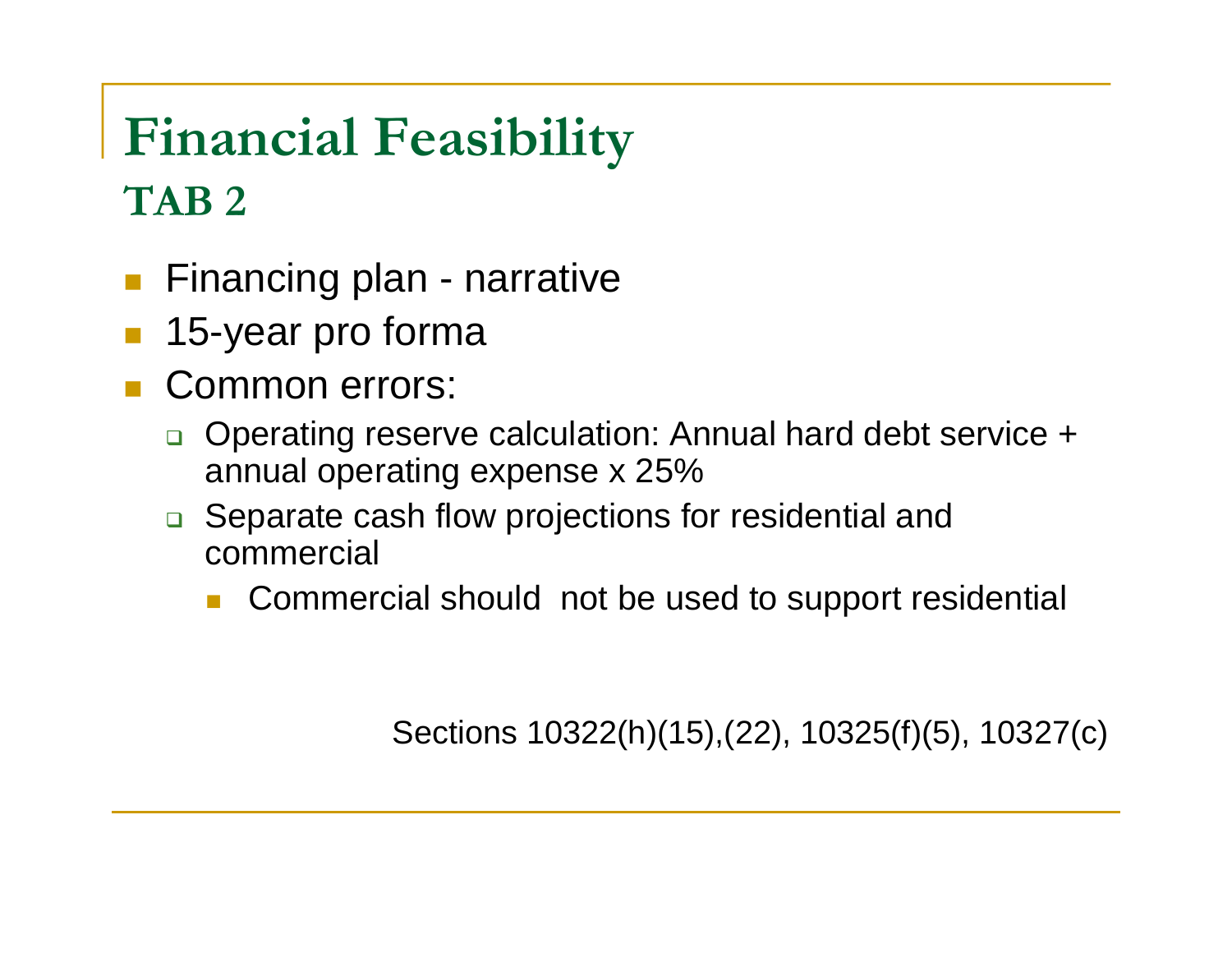## **Financial Feasibility TAB 2**

 $\mathcal{L}_{\mathcal{A}}$ Utility Allowance Estimates

- □ Utility allowance calculator
	- $\overline{\phantom{a}}$  Adrian Ownby, California Energy Commission 916-651-3008

Section 10322(h)(20)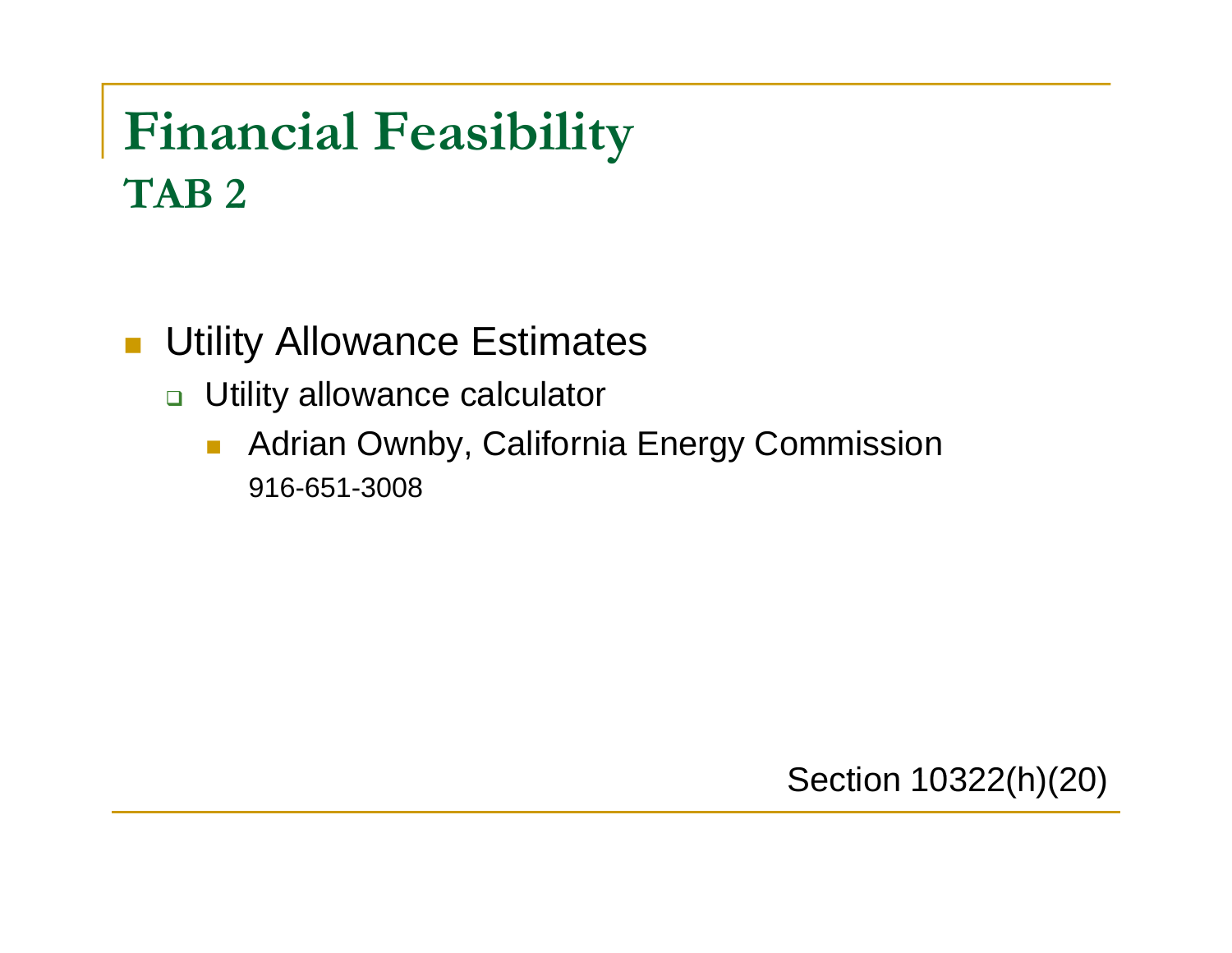## **Set-Aside Designation TAB 3**

- Non-profit
	- □ Qualified under IRC Section 42(h)(5)
	- □ Homeless assistance priority
- Rural
	- □ <u>http://www.treasurer.ca.gov/ctcac/methodology.pdf</u>
	- $\Box$ RHS priority (514, 515, 516)
- **Small development**
- **At-Risk**
- Special needs/SRO
	- □ Qualify for all housing type requirements

Section 10315(b)-(h), 10322(i)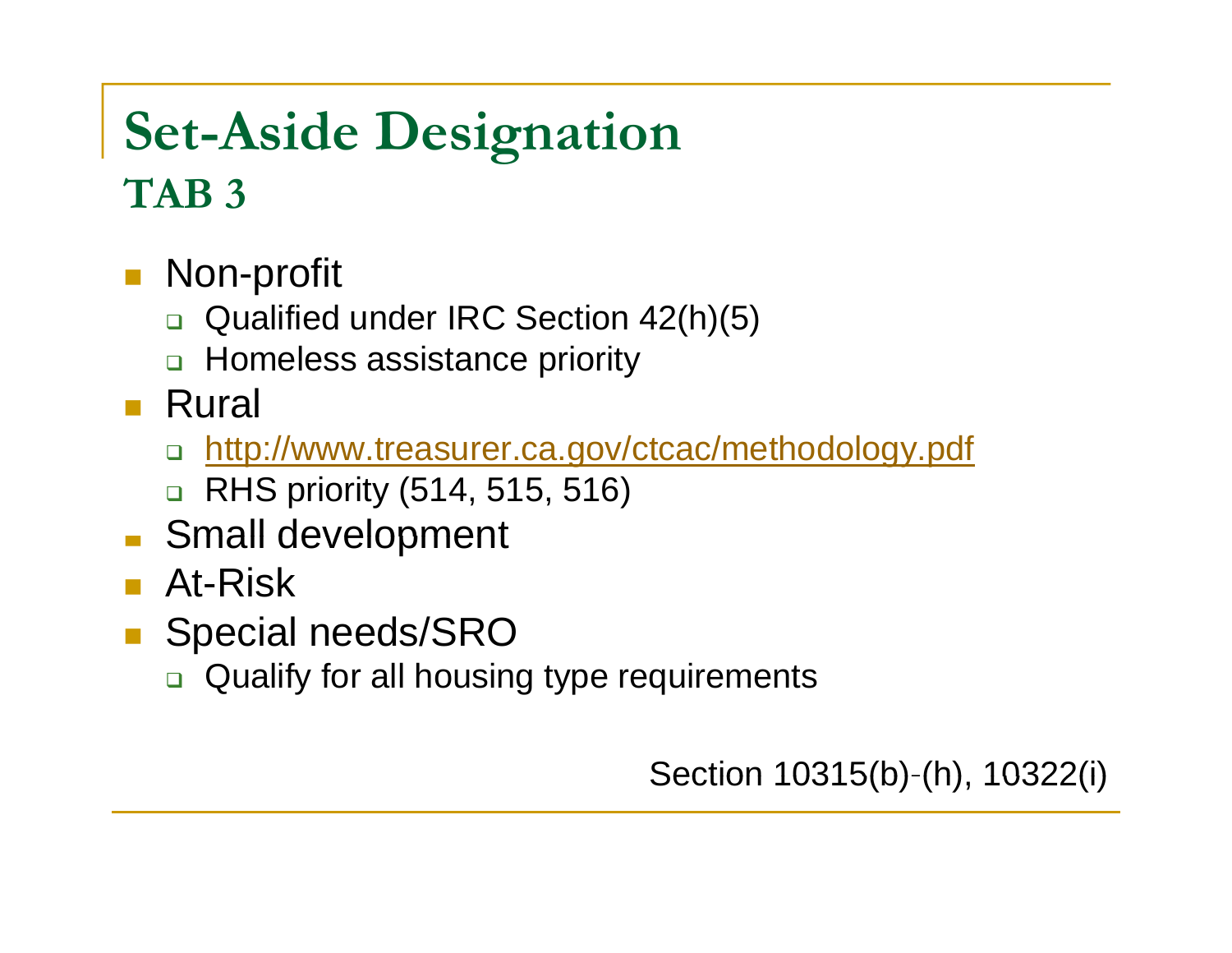## **Housing Type Thresholds TAB 4**

- **Large Family**
- Senior
- **B** SRO
- Special Needs
- **At-risk**

Section 10325(g)(1)-(5)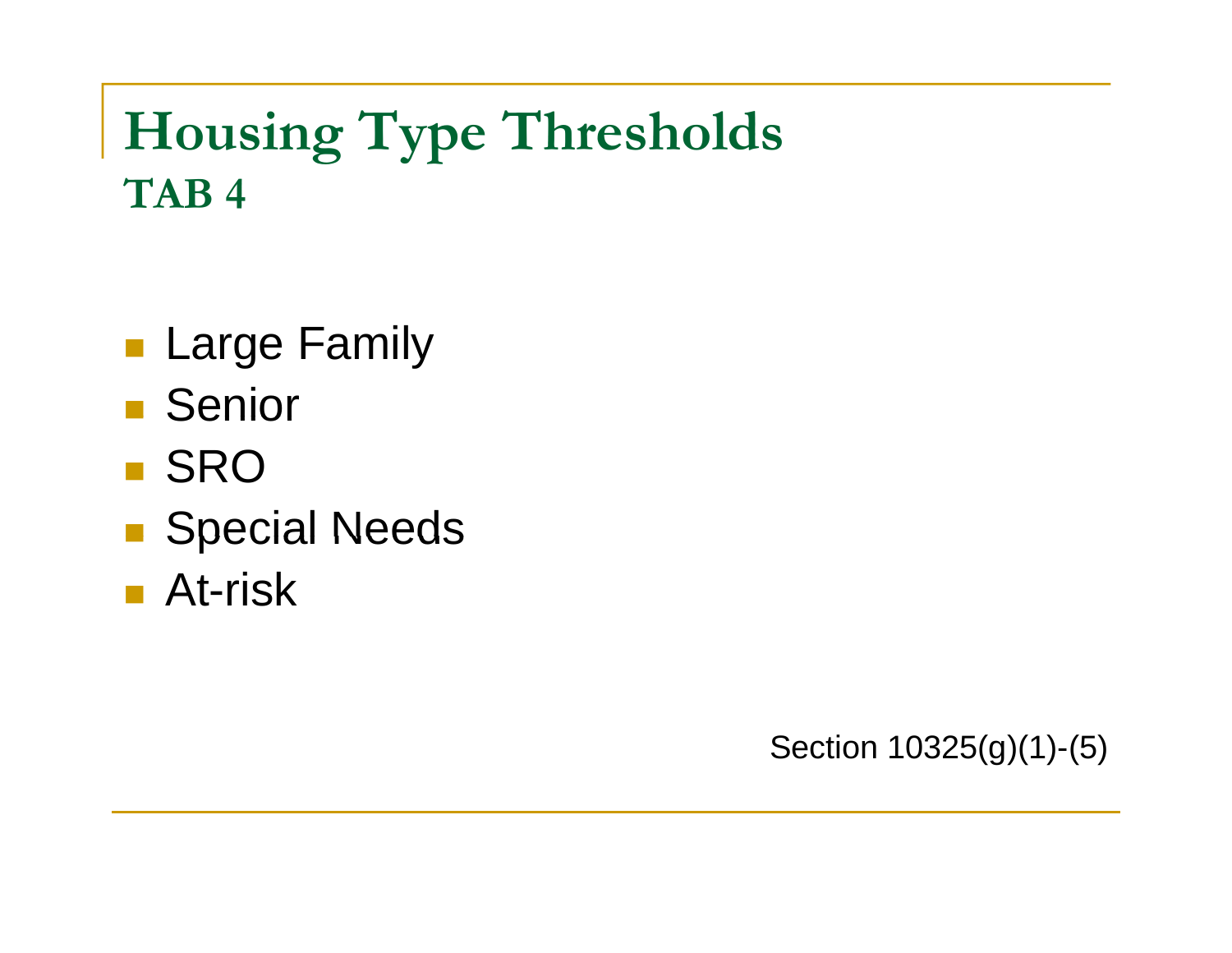## **Applicant/Development Team TAB 5**

 Sponsorship Characteristics

- □ Current financial statements 2009
- □ Organizational documents
- □ Legal status questionnaire
- □ Identity of interest

Section 10322(h)(3),(6), 10325(f)(6), 10326(g)(5)(A)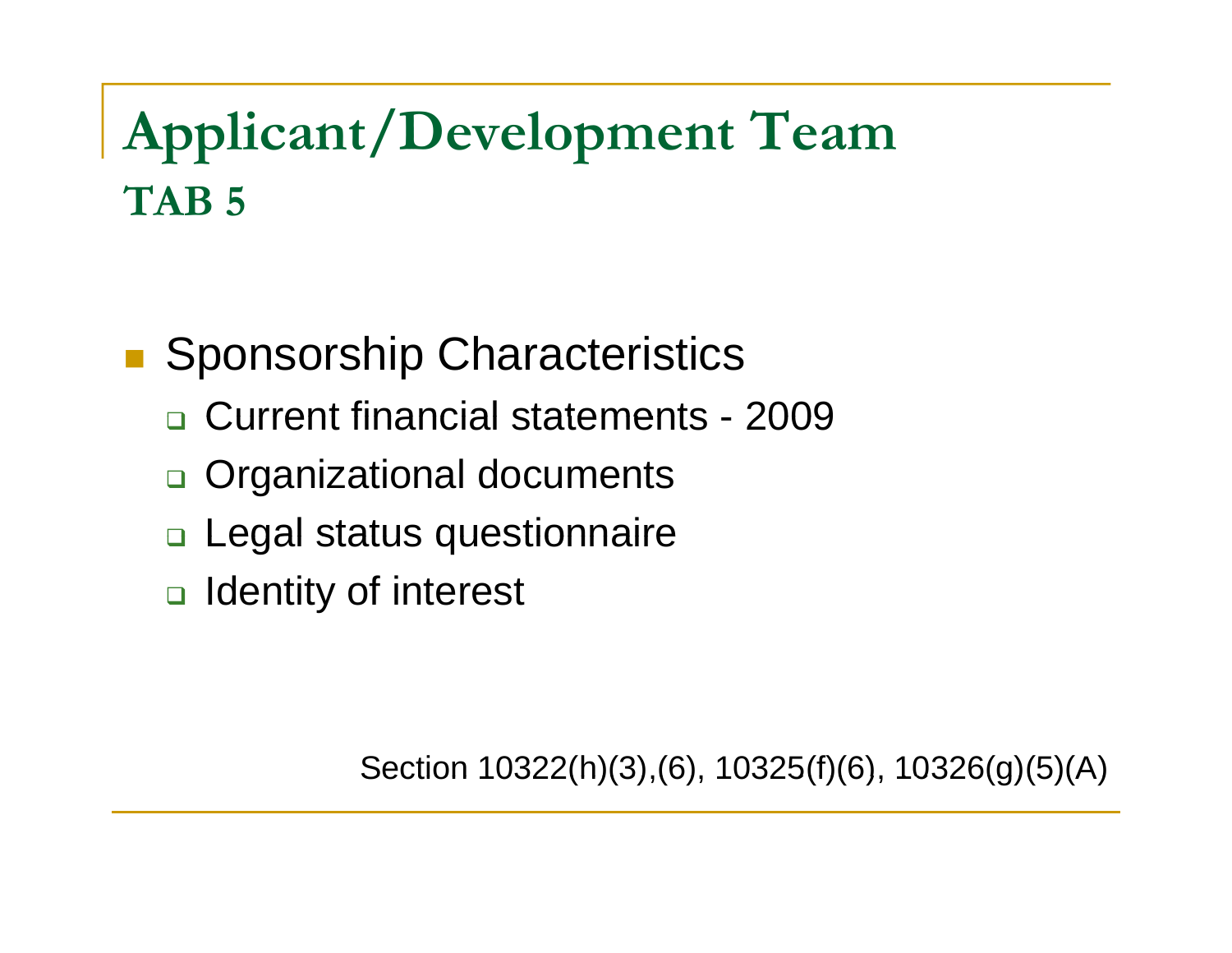## **Development Team Information TAB 6**

Copies of contracts

- $\Box$  Executed contracts
- □ Accurately dated
- □ With the correct project referenced

Section 10325(f)(6)(B)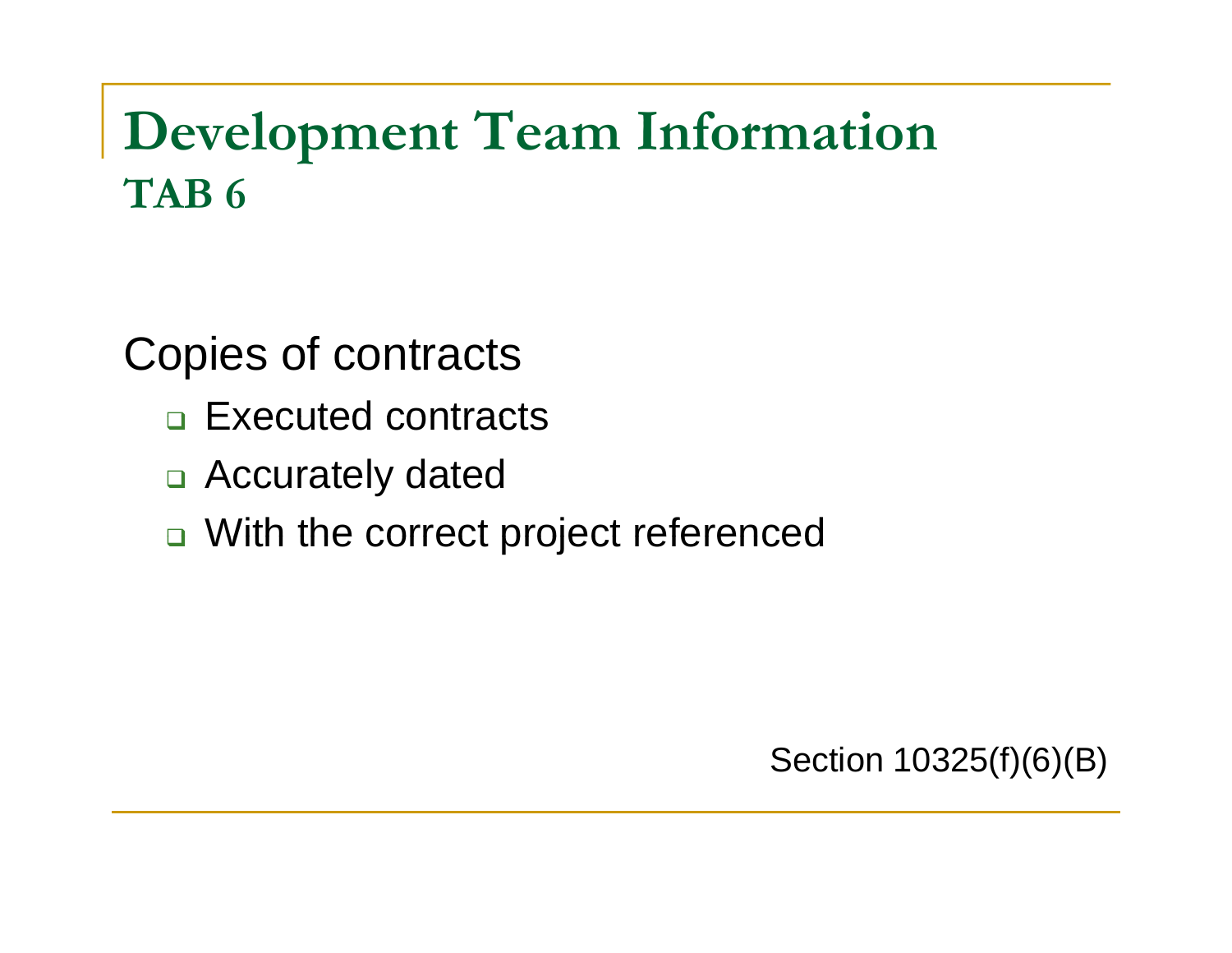**Rehabilitation and Acquisition Credit Request TAB 7** 

#### ACQUISITION:

- Chain of title report
- **10 year rule** 
	- □ Tax professional's opinion
	- Waiver from local officials

Section 10322(i)(3)(A),(B),(C)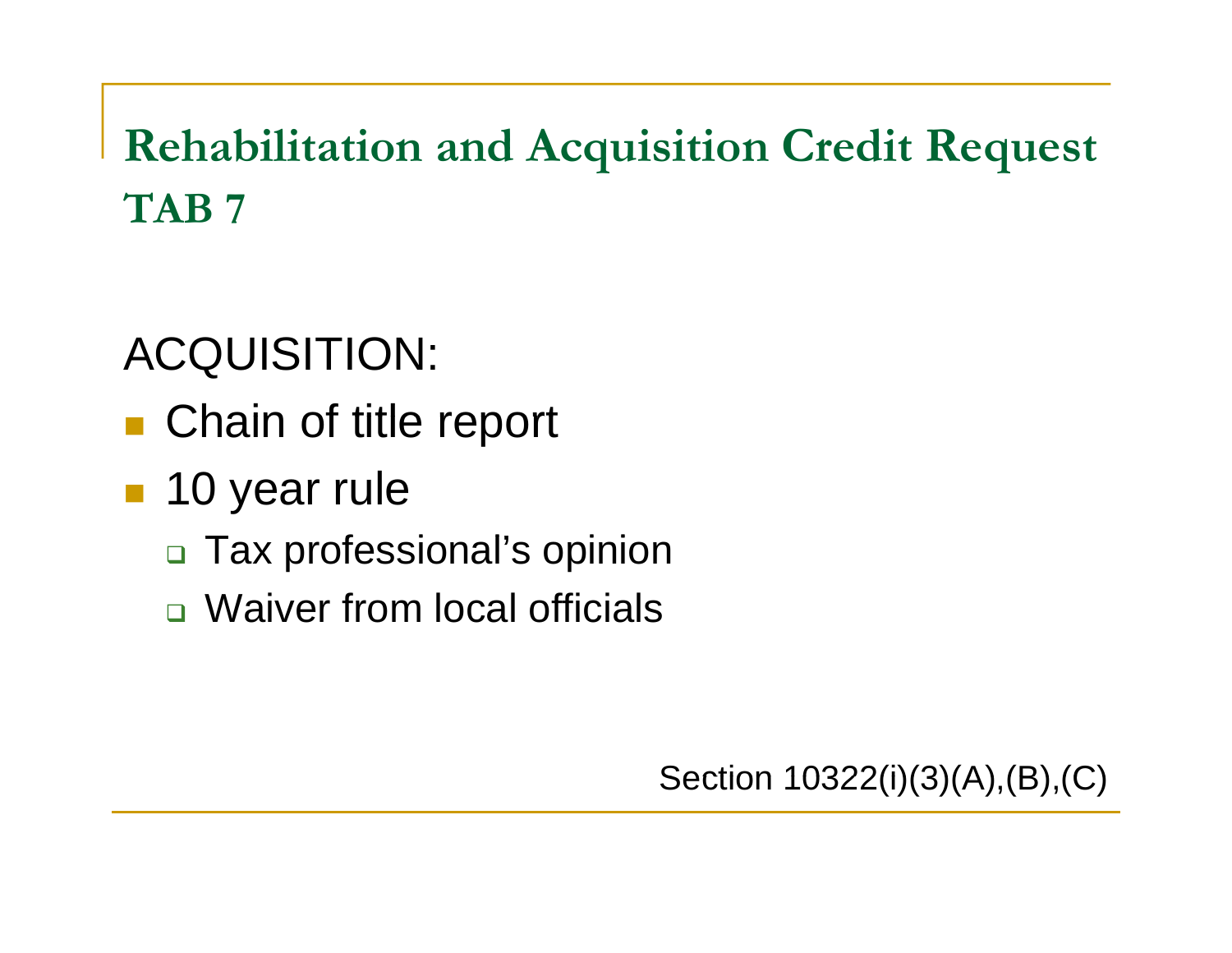## **Rehabilitation and Acquisition Credit Request TAB 8**

## REHABILITATION: REHABILITATION:

- "As Is" appraisal
	- $\Box$  Done 120 days before or after purchase agreement execution or transfer of ownership
	- ncludes land value "as if vacant"

## **L** Underwriting

- $\Box$  "As is" appraised value
- □ Purchase price

Section 10322(i)(4)(A)(i)-(vi)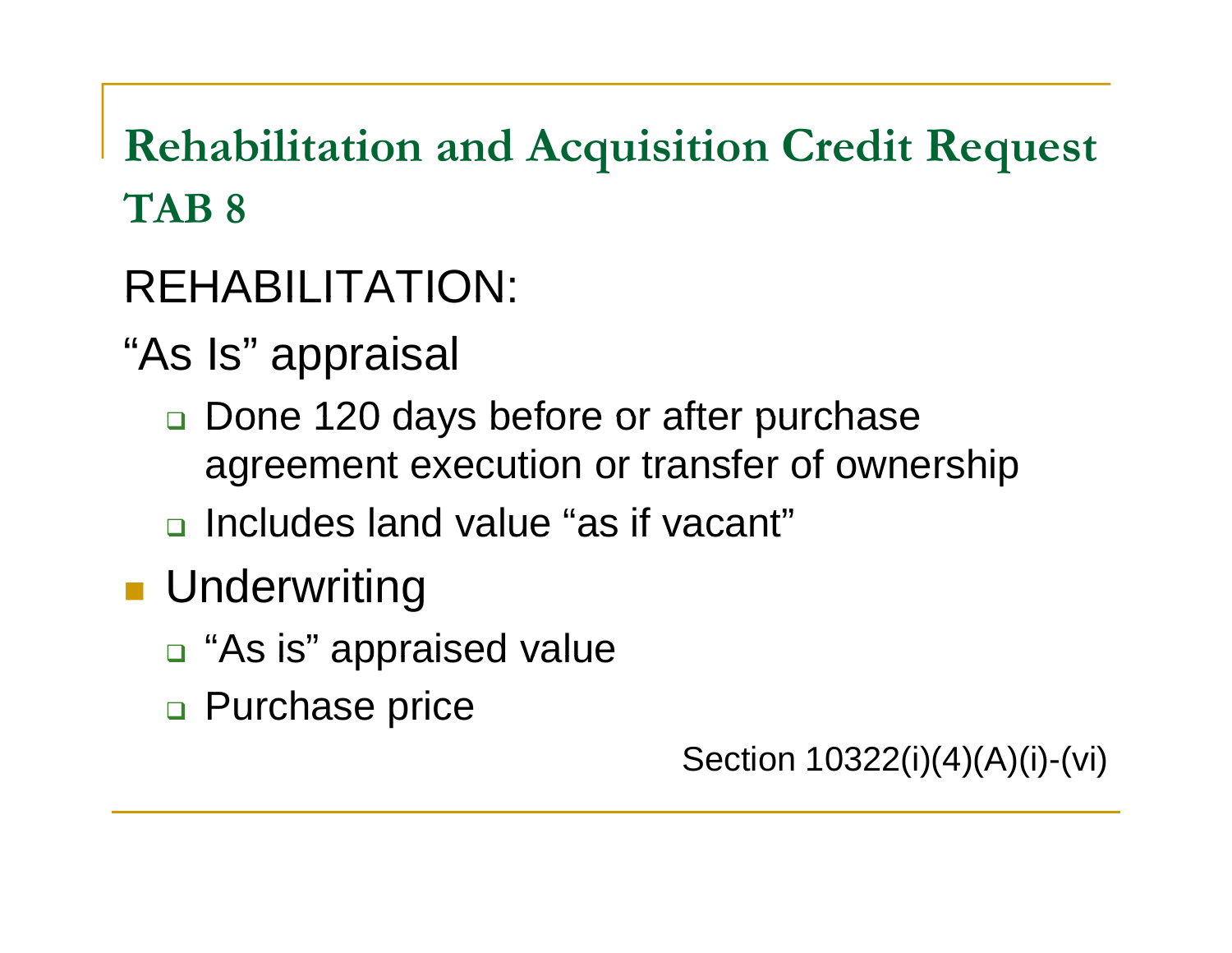## **Rehabilitation and Acquisition Credit Request TAB 8**

Capital Needs Assessment (CNA)

- □ 180 days before application deadline
- **Rehabilitation Summary** 
	- Address immediate needs rehabilitation to be done and any planned long term replacements
- Greater of \$20,000 in hard costs/unit or 20% of adjusted basis

Section 10322(i)(4)(B)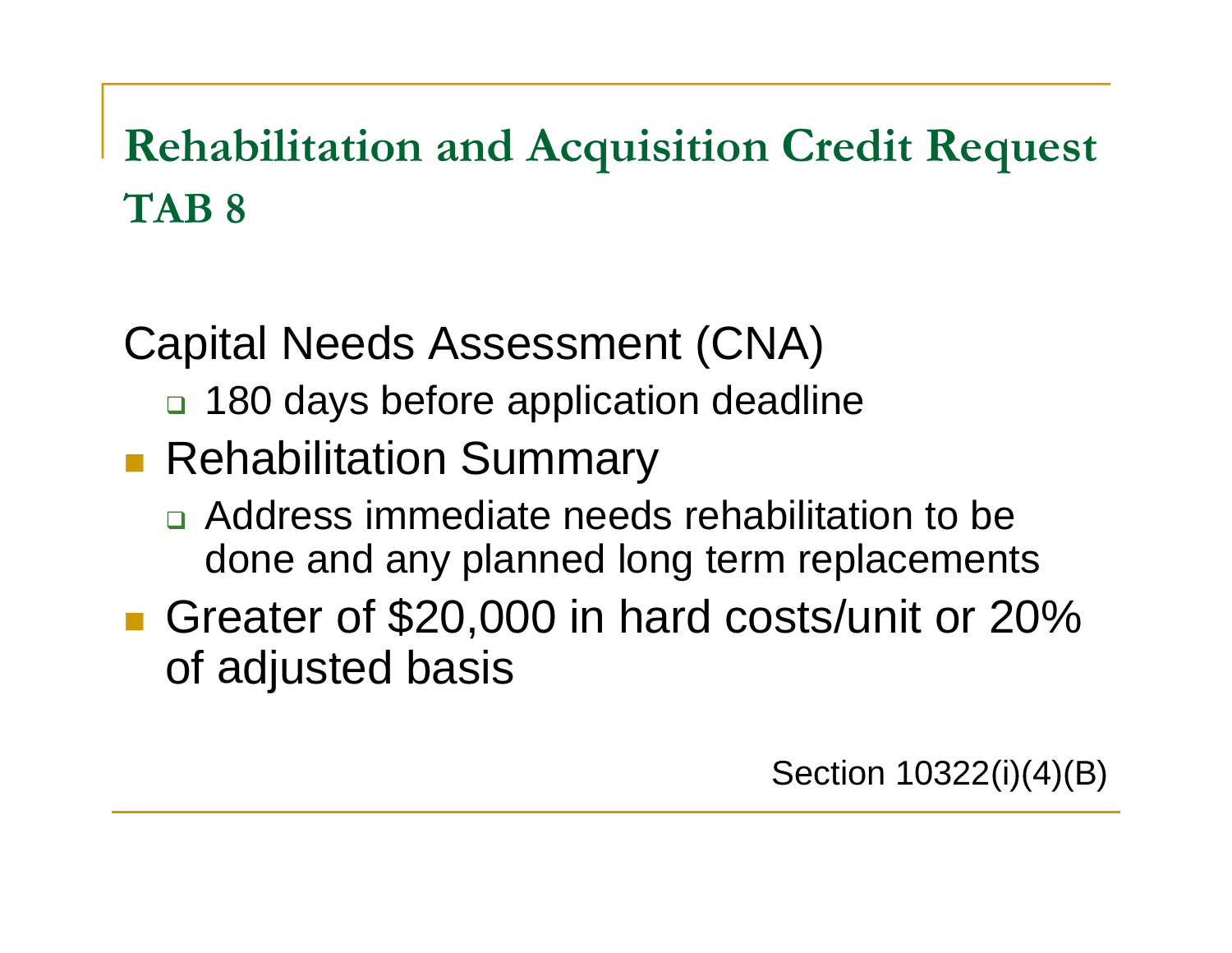## **Rehabilitation and Acquisition Credit Request TAB 9**

Tenant-occu pied housin g:

- **Tenant relocation plan** 
	- $\Box$ □ Explanation of relocation requirements
	- □ Detailed relocation plan
	- $\Box$ Detailed budget with identified funding sources
- **Notainal Median Property** With: **Notain** With:
	- $\Box$  Uniform Relocation Assistance and Real Property **Acquisition Policy Act**

Section 10322(i)(5),(6)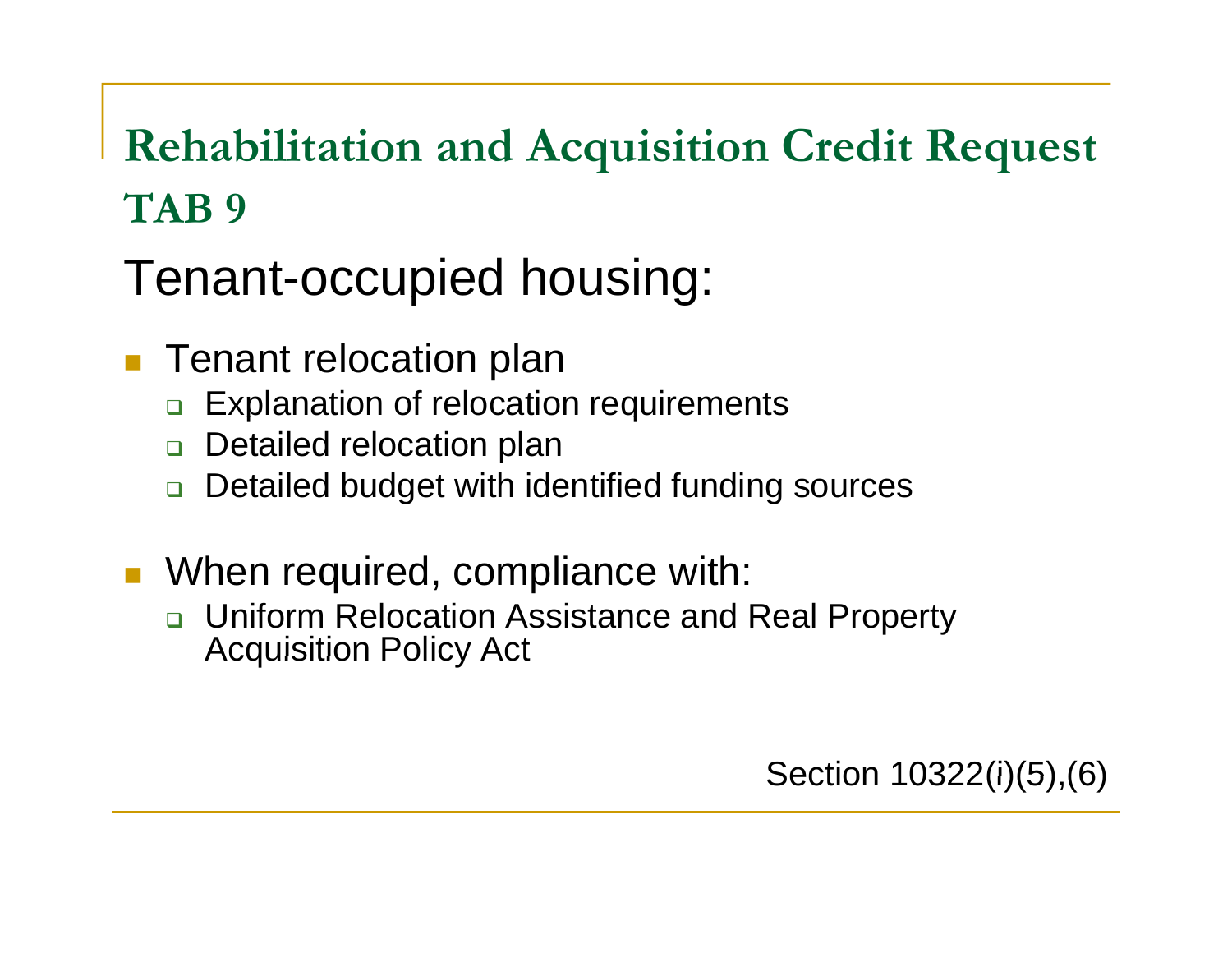## **Waivers TABS 10, 11**

# **Ninimum construction standards**

**Unit, credit maximums** 

Section 10325(f)(7), (9)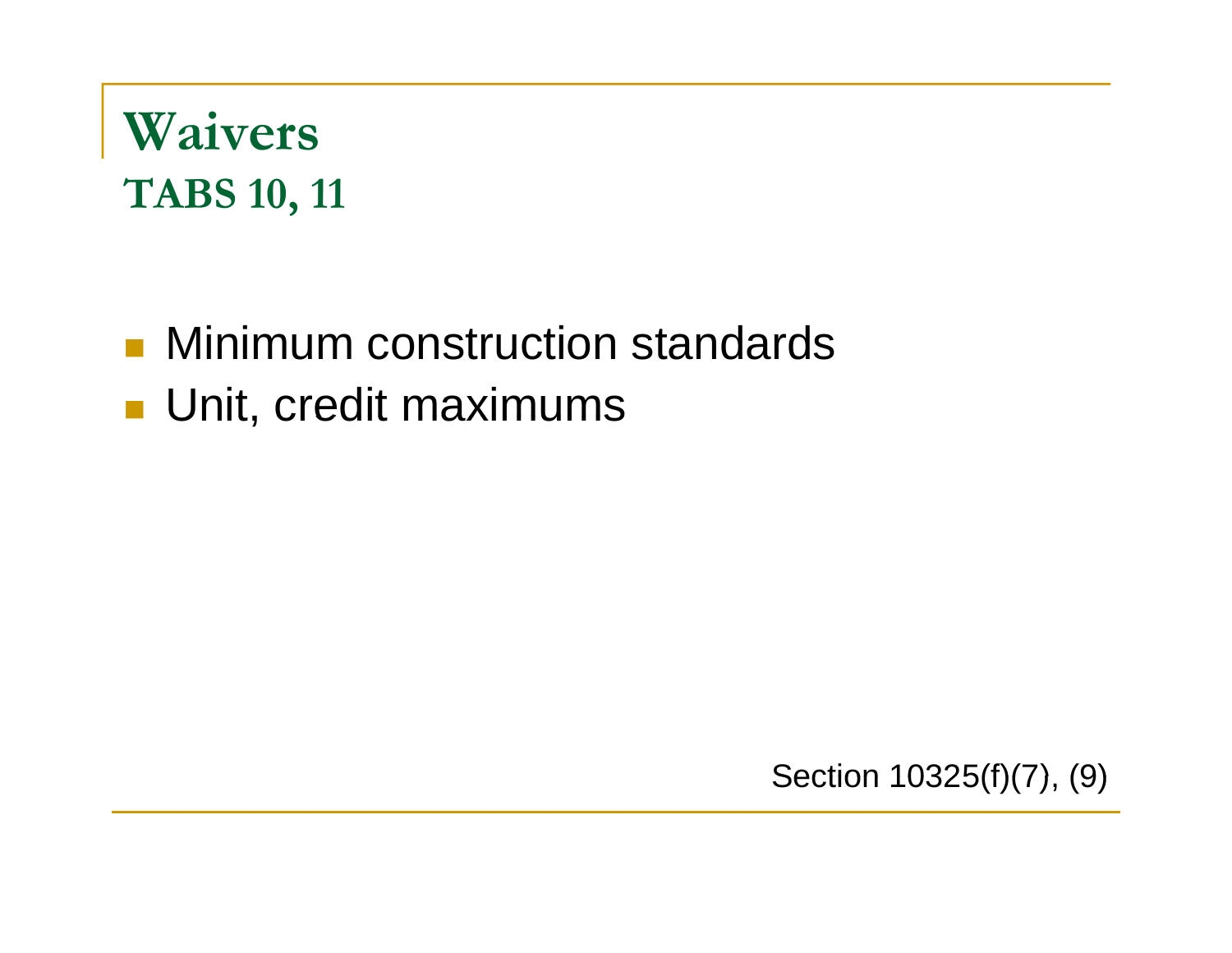## **Site And Project Information TAB 12**

- **Physical description** 
	- ❏ Current use, adjacent property, unique features
	- □ Site, parcel map,<sub>COlOr</sub> photos
- **Project description (Construction & Design)** 
	- $\Box$  Architectural drawings – project and unit square footage, bedroom count, laundry facilities, play area, commercial space, etc.

housing type verification **Any additional information for assistance with** 

Section  $10322(h)(8)(A)$ -(F)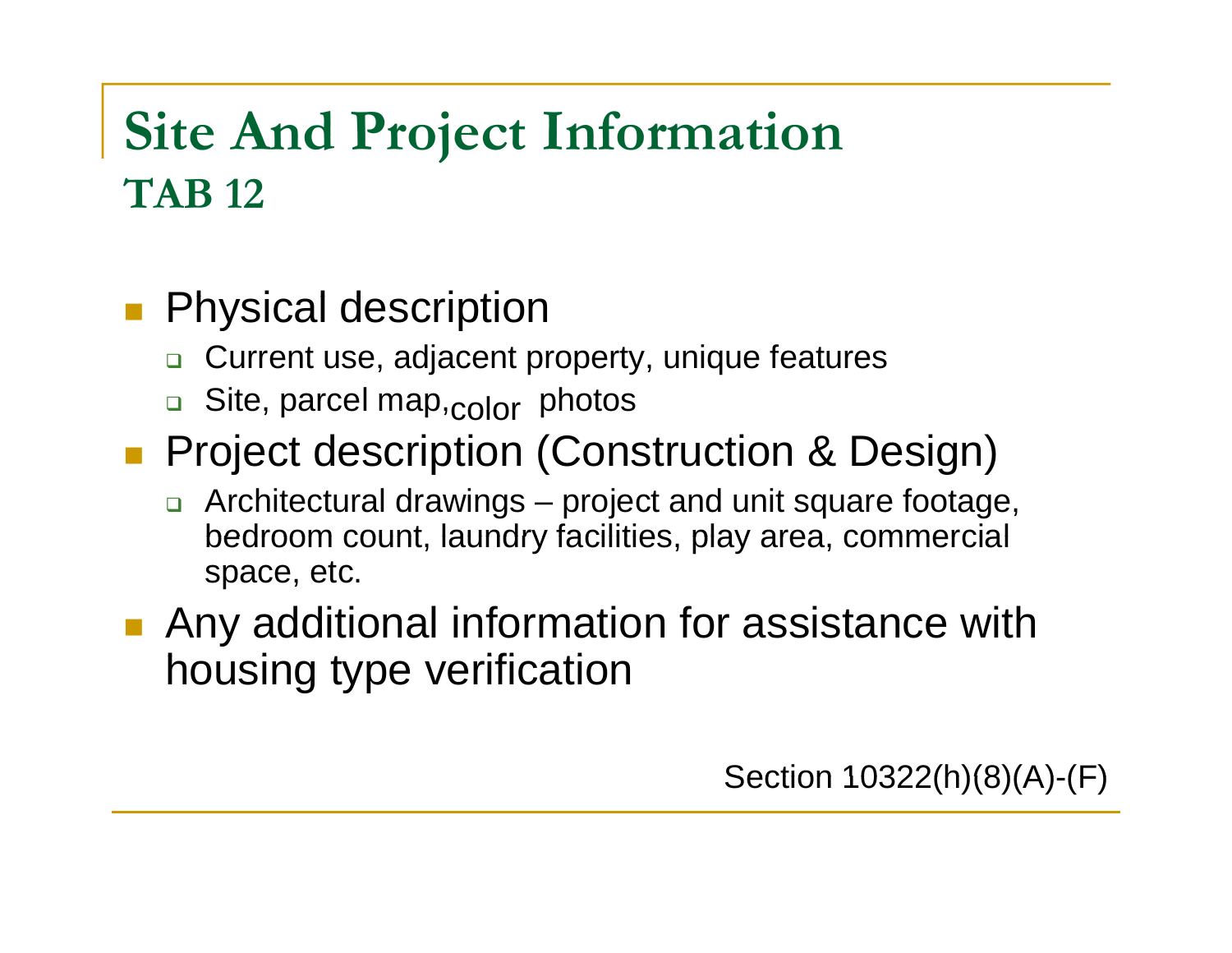## **Market Analysis TAB 13**

Market study guidelines covered separately

Section 10322(h)(9), 10325(f)(1)(A)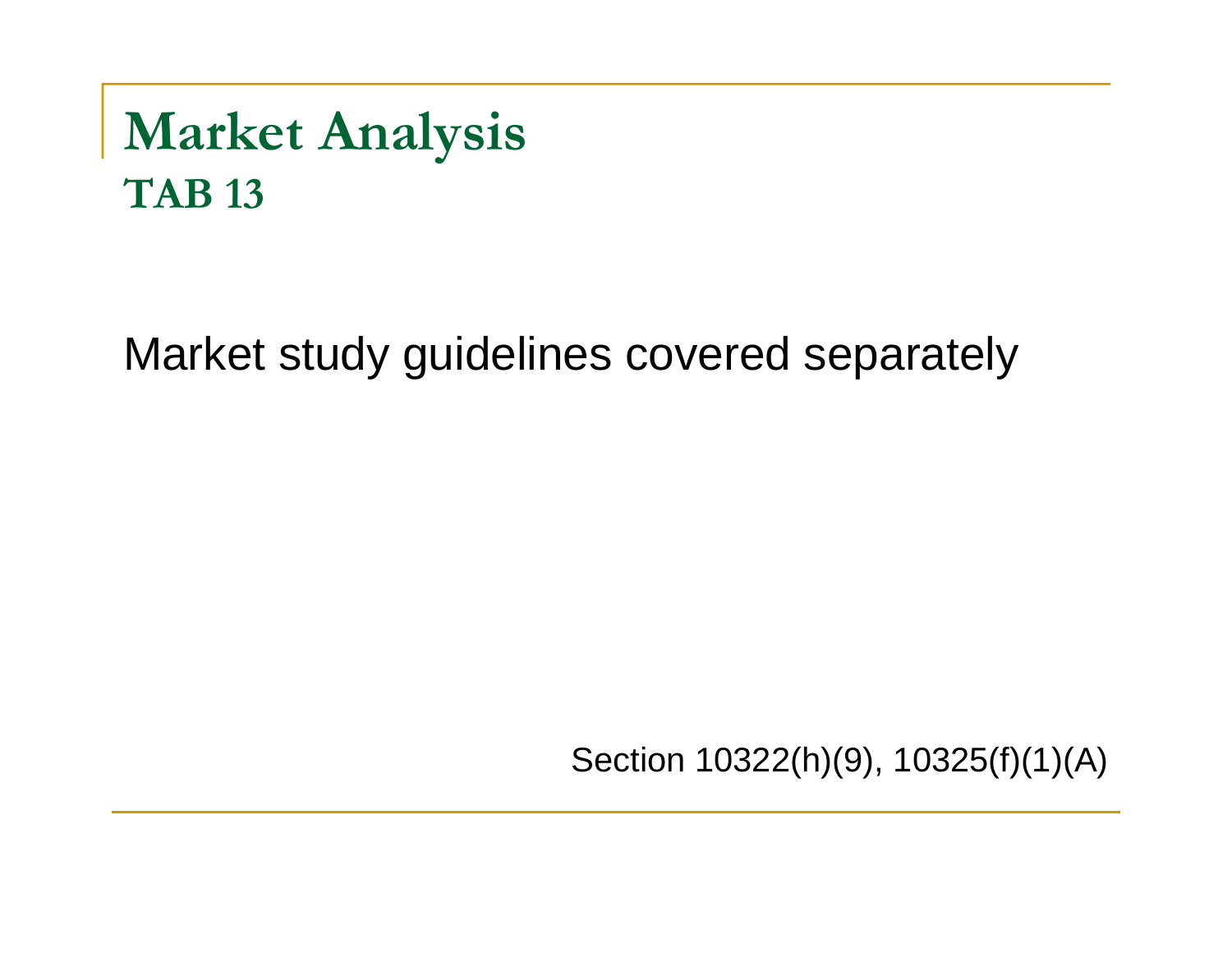**Local Approvals TAB 14** 

**Verification of zoning** 

- □ Current
- □ Zoned for intended use
- $\textcolor{orange}\blacksquare$  Within maximum density

Section  $10325(f)(4)$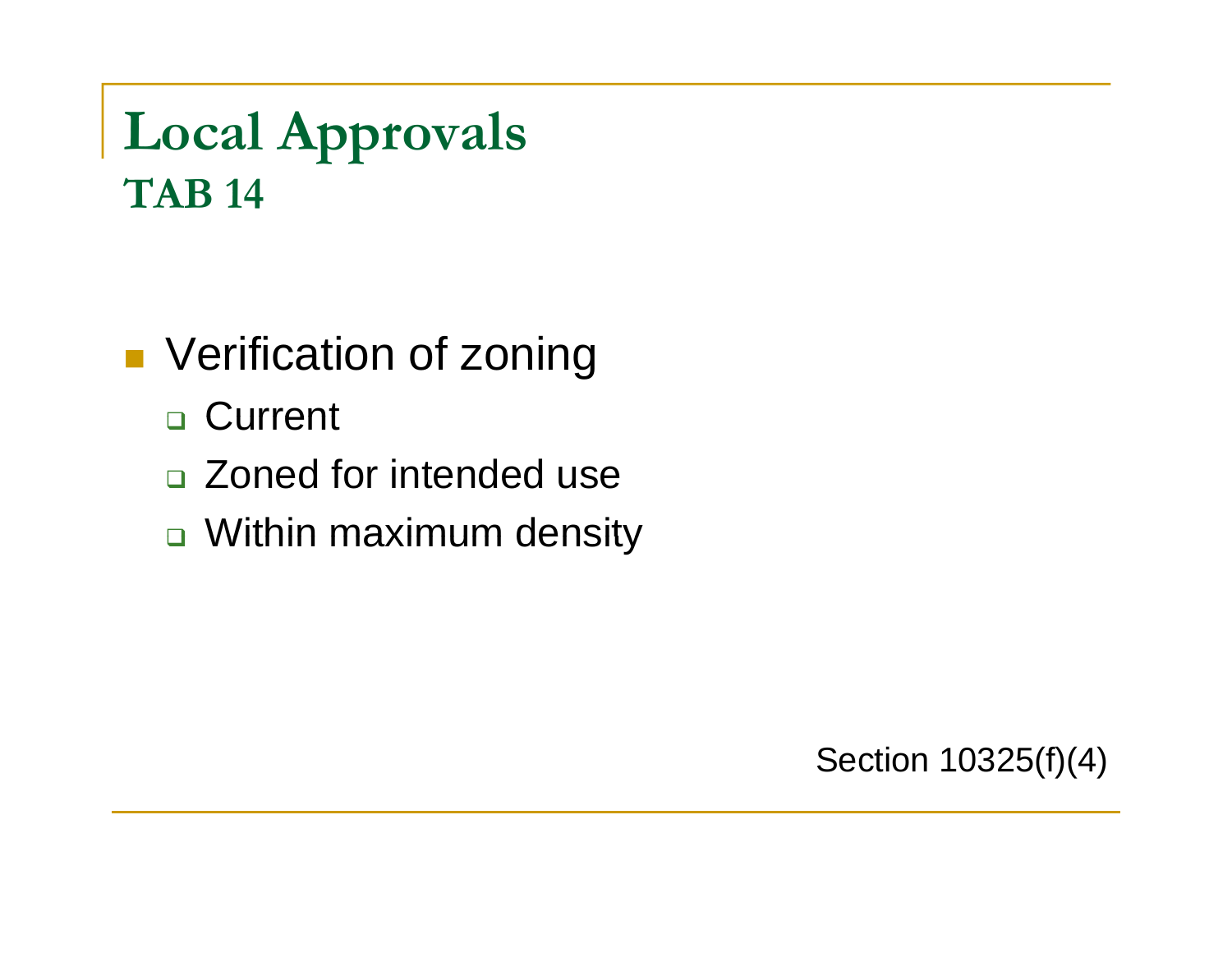## **Financing Commitments TAB 15**

- **Requirement highlights:** 
	- 15 year minimum for permanent loans
	- $\Box$ Executed by lender and applicant
	- $\Box$ Provide required deferred financing documents
	- $\Box$ Written acceptance for private financing
- **Committed funds highlights:** 
	- <sup>≥</sup>50% of acquisition/construction financing **OR**
	- <sup>≥</sup>50% of permanent financing less equity

Section 10325(f)(3),(8),<sub>10327</sub> (c)(9)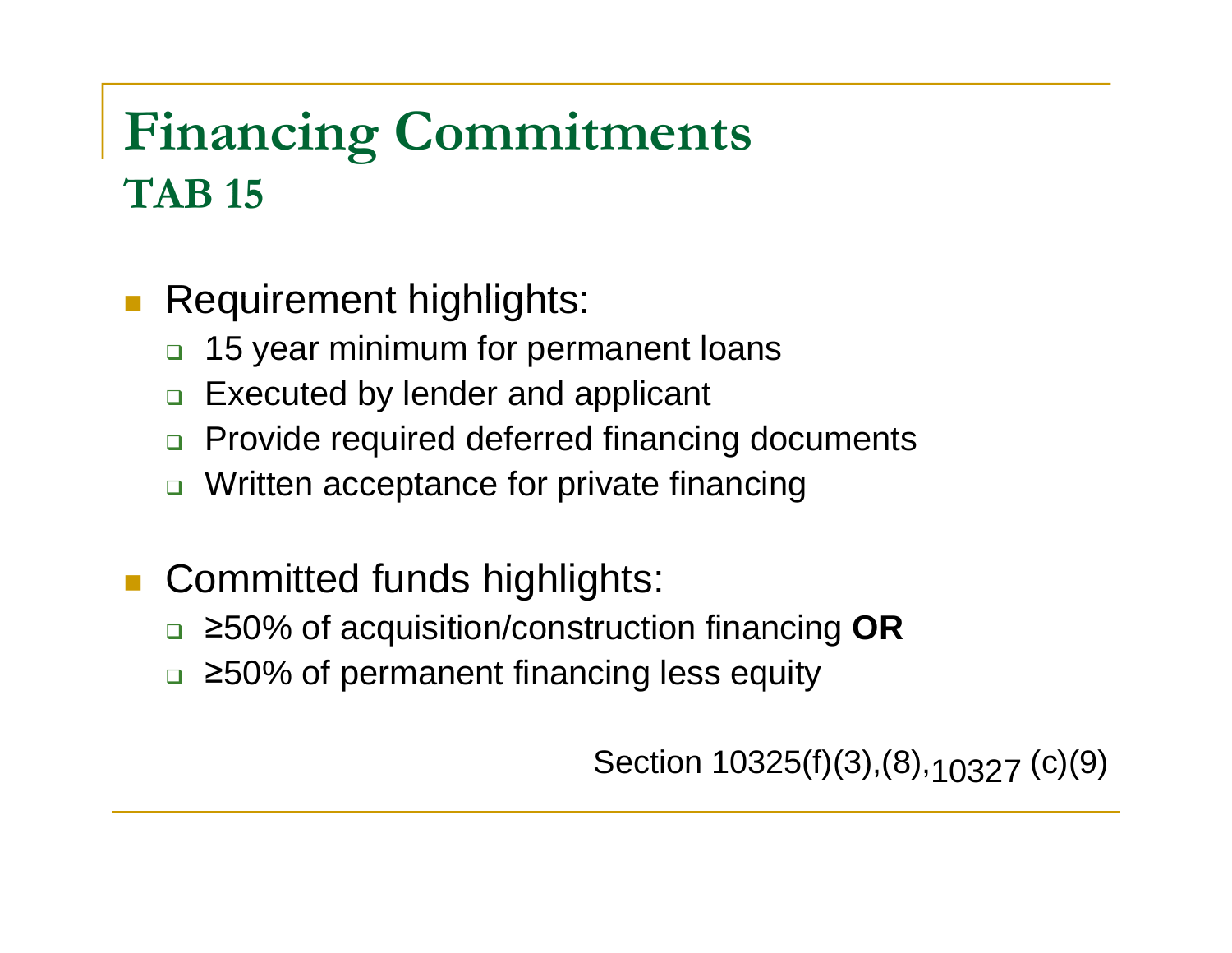## **Syndication Information TAB 16**

- **Terms of syndication agreement**
- Minimum tax credit factors  $-$  not blended
	- □ Federal \$.70 to .78
	- $\Box$  State \$.50 to .60
- **Credits not syndicated** 
	- □ Tax credit factor certification
	- □ Tax benefits

Section 10322(h)(17)-(19)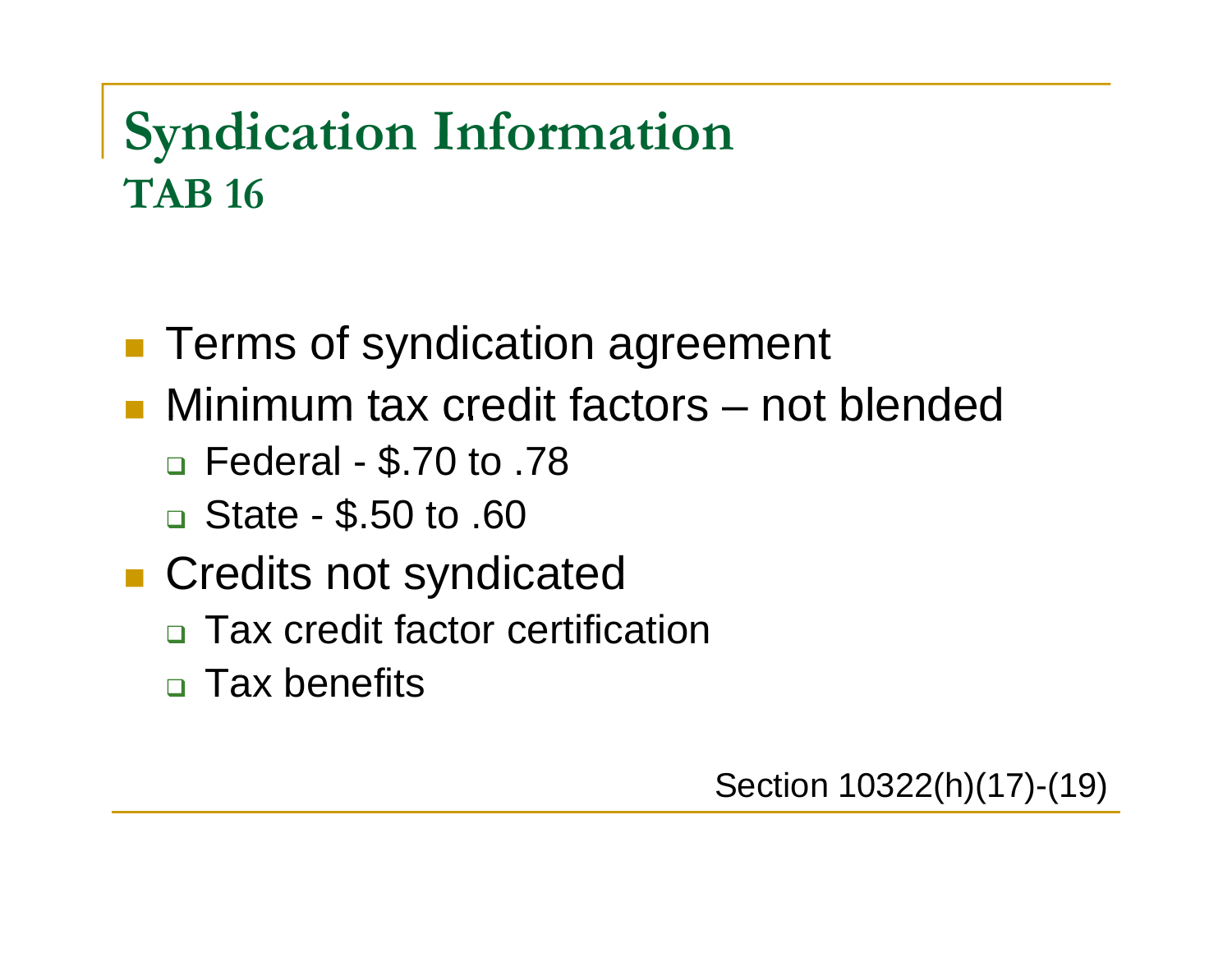## **Evidence Of Subsidies TAB 17**

Evidence of subsidies – rental and operating

- □ Provide a description, including:
	- π Source, term
	- Π Expected annual revenue
	- π Number of subsidized units
- □ Subsidies should match application p. 20
- □ All related commitments securing funds included in application
- □ Applicant certification

Section 10322(h)(21)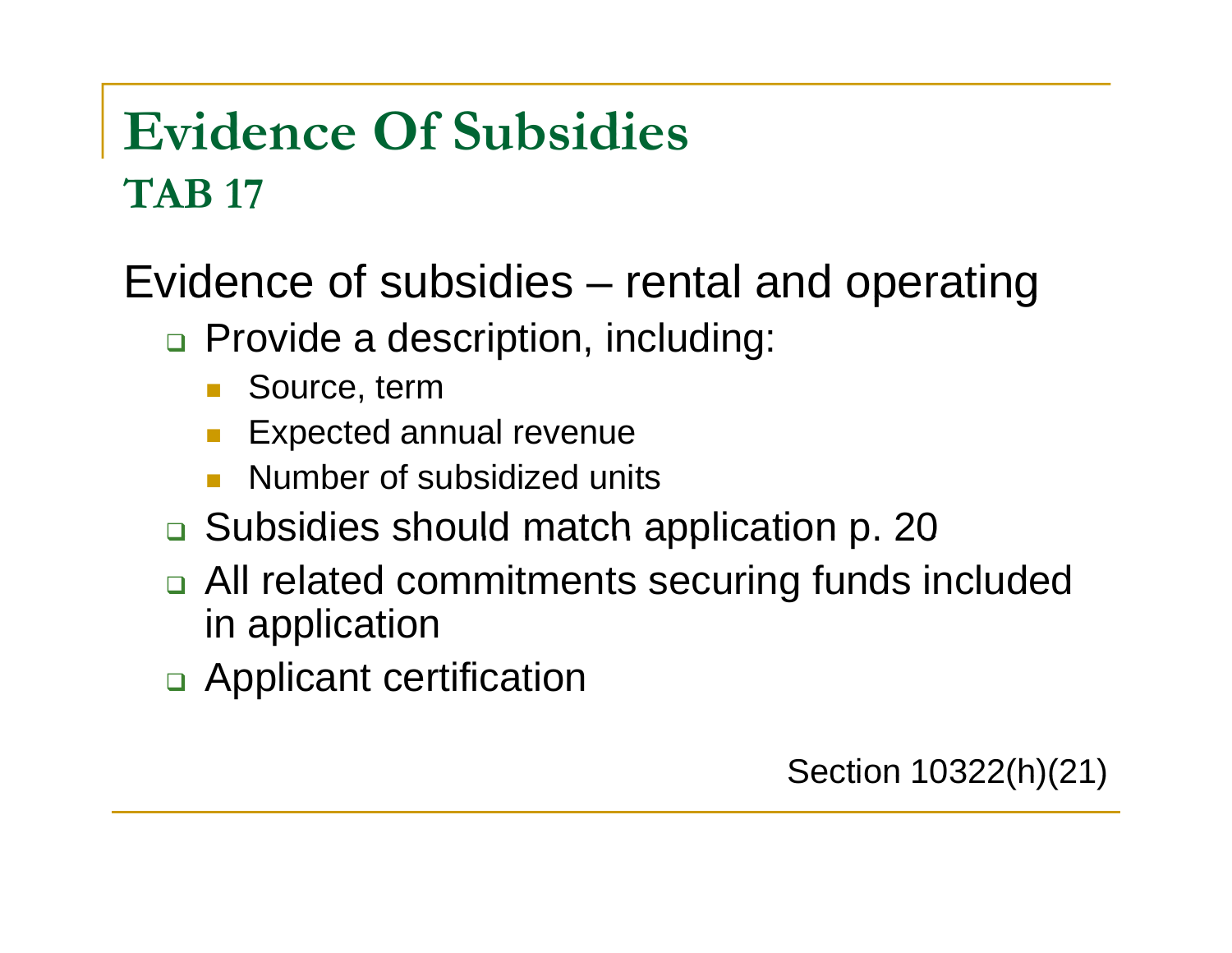## **Threshold Basis Limits & Increases TAB 18**

- $\mathbb{R}^n$ Prevailing Wages Required (20%)
- $\mathbb{R}^n$ Parking Beneath Residential Units (7%)
- $\mathcal{C}^{\mathcal{A}}$ Day Care Center (2%)
- $\mathbb{R}^3$ 100% Special Needs (2%)
- 95% Upper Floors Elevators (10%)
- $\mathbb{R}^n$ Exceed Title 24/Energy efficiencies (4%)
- T. Seismic upgrading –15% max
- Toxic or other environmental 15% max
- Distributive energy technologies- 5% max Section 10327(c)(5)(A)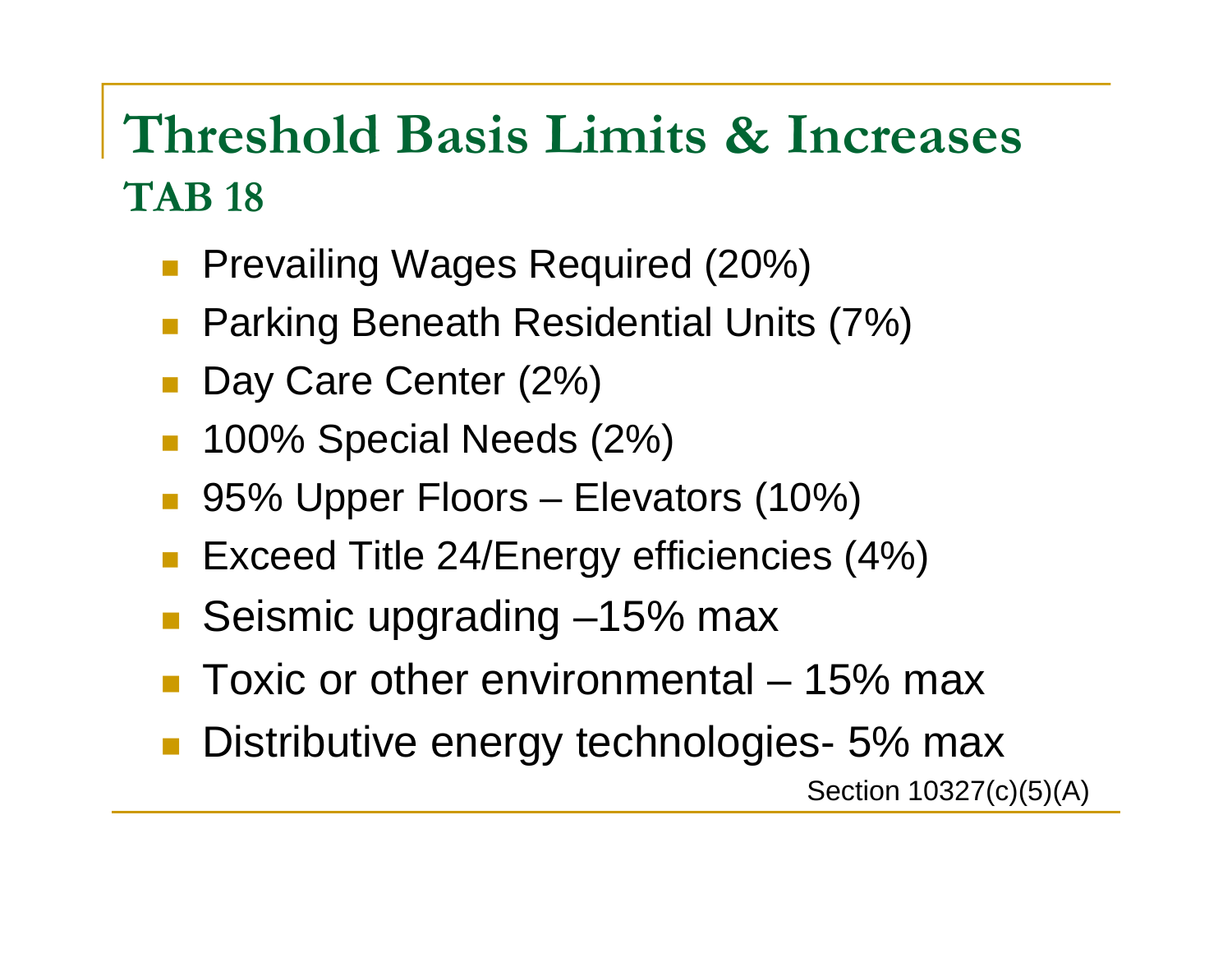## **Threshold Basis Limits & Increases TAB 18**

- Complete and sign attachments correctly
- **Local development impact fees**
- **Licensed professional's cost breakdown**

Section 10302(nn),(w), 10327(c)(5)(A)-(E)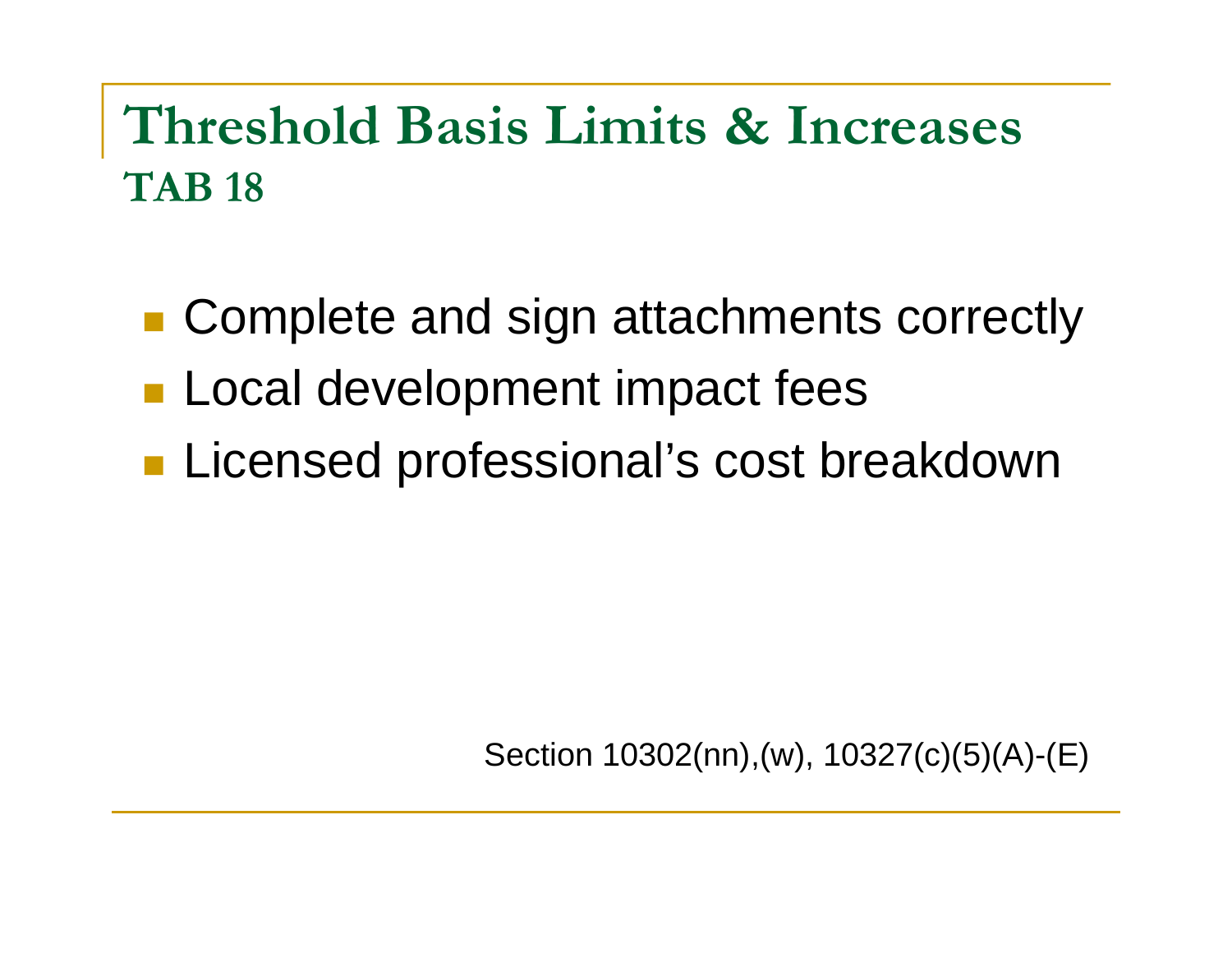## **Eligible Basis Certification TAB 19**

- IRS Technical Advice Memorandum (TAMs)
- $\mathcal{L}_{\mathcal{A}}$  Meets requirements of IRC Section 42(h)(1)(E)
- **If rehabilitation of existing structures is** involved, meets minimum requirements.

Section 10322(h)(16) & 10325(f)(10)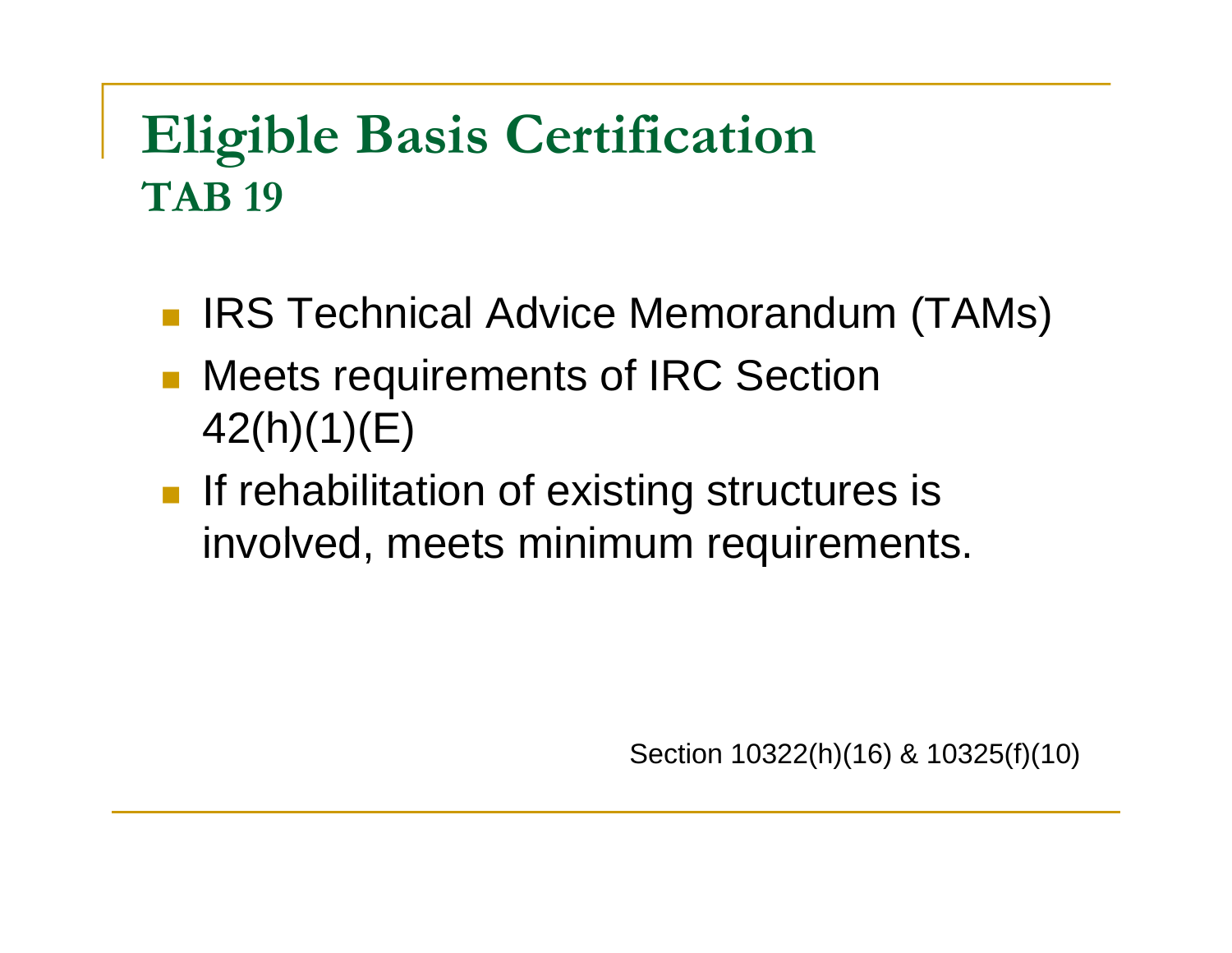**The Points System Tabs 20-26** 

## Requirements and Certifications

Section10325 $(c)$ (1)-(9)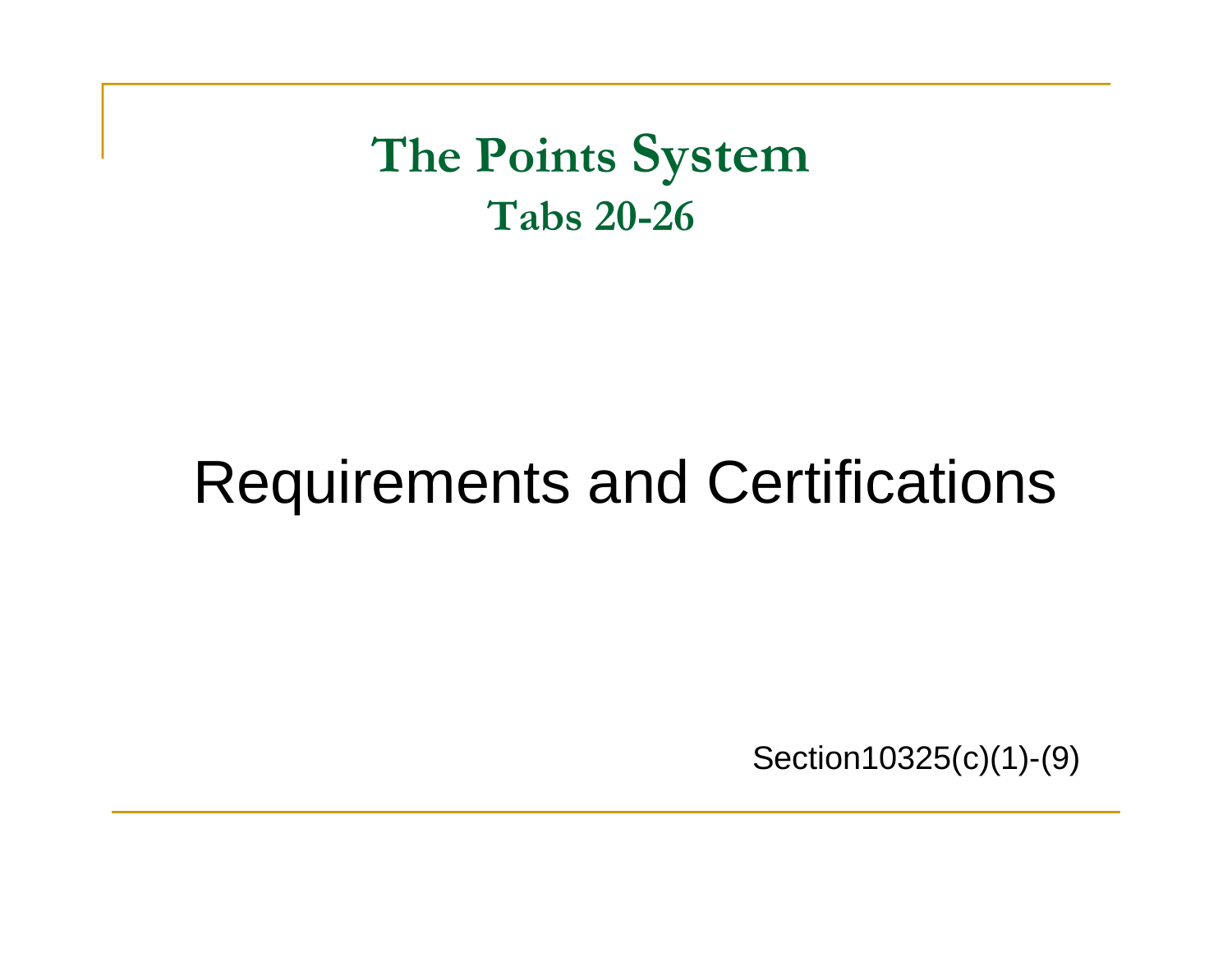**Point Requirements** 

## **■ Maximum**

- 146 points for all projects
- Minimum
	- •• 121 points for all projects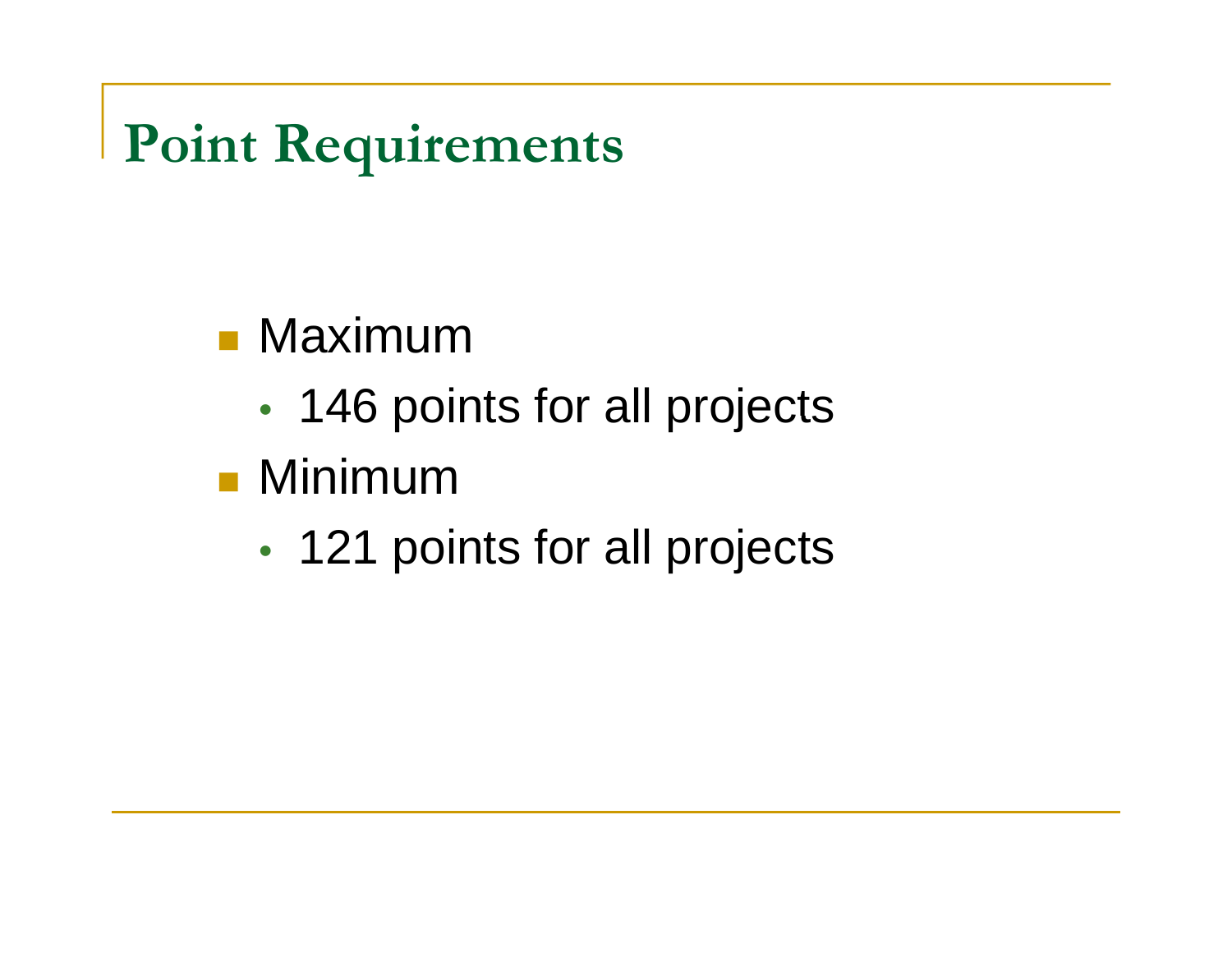## **Leveraging Tab 20**

- **Maximum 20 points Any combination** of the following:
	- Cost Efficiency
	- Credit Reduction
	- Public Funds

Section  $10325(c)(1)(A)-(C)$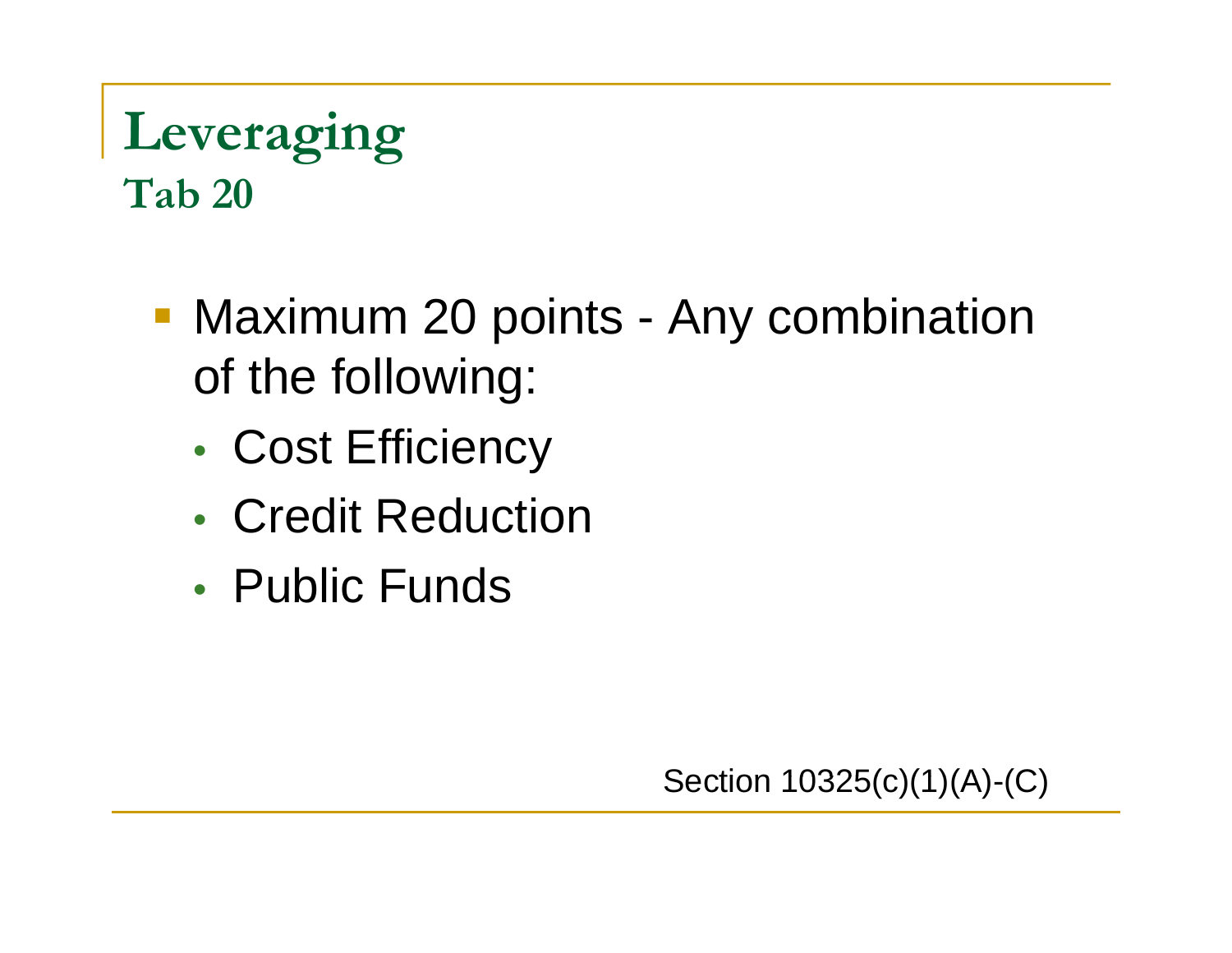## **Leveraging- Cost Efficiency Tab 20**

#### =(Adjusted Threshold Basis Limit - Total Eligible Basis) % - Adjusted Threshold Basis Limit

## IMPORTANT NOTE: Total Eligible Basis ( *prior to voluntary reduction*)

Section  $10325(c)(1)(A)$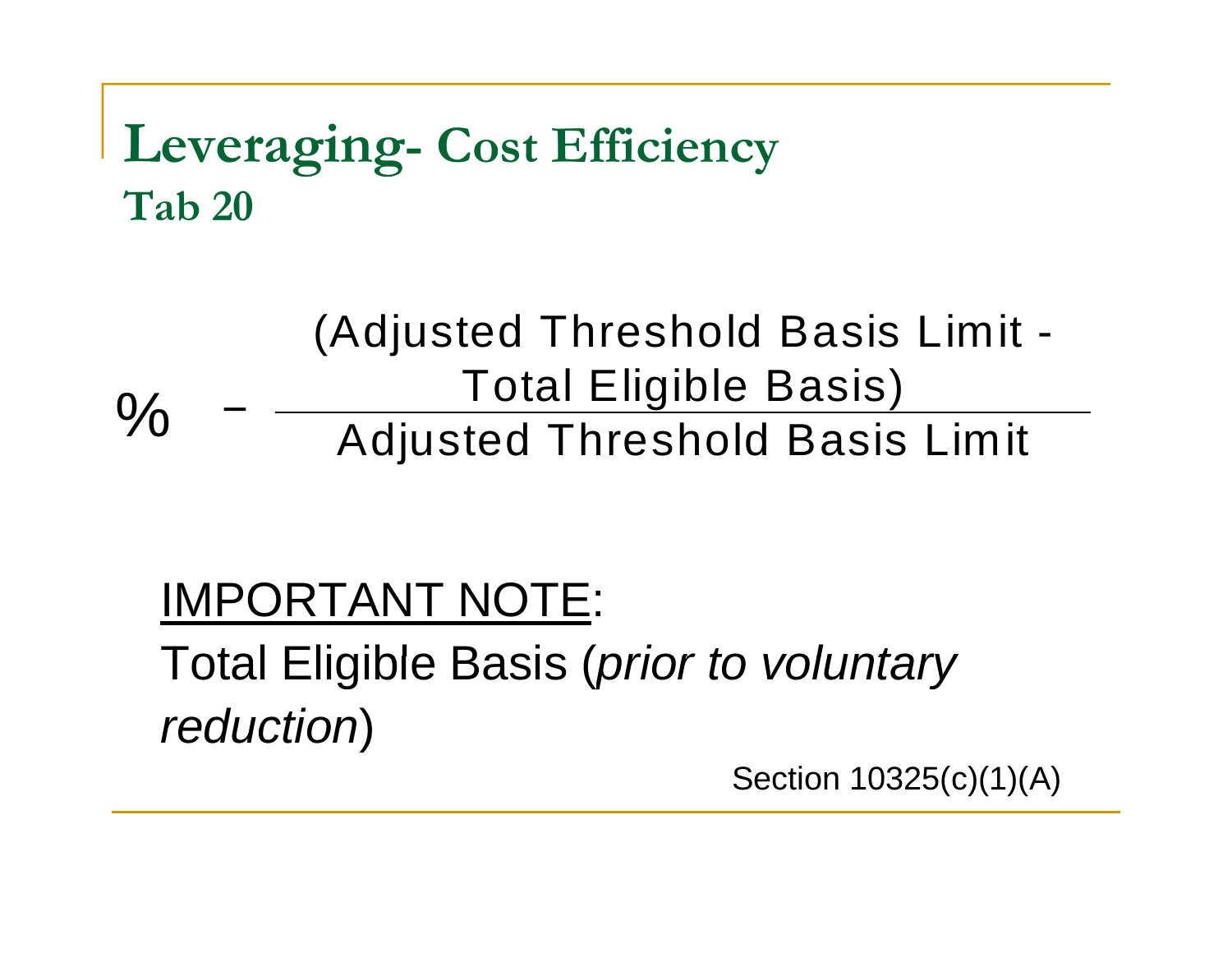#### **Leveraging- Cost Efficiency Tab 20**

#### $$15,000,000 - $13,258,000 = 11.6\%$ **\$15 000 000 \$15 ,000 ,000**

**= 11 points**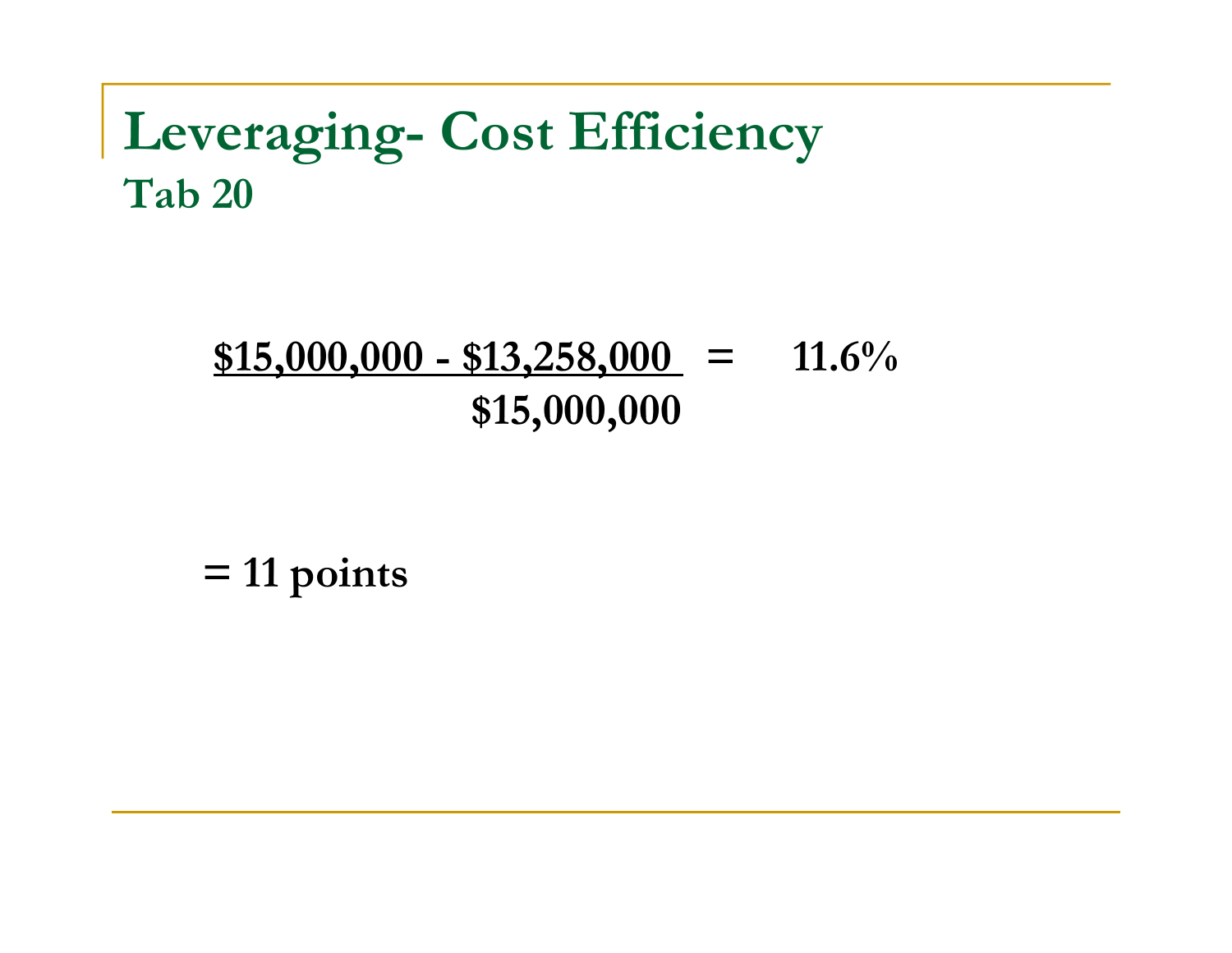|                                                               |                       |                  |                   | 1)          | 2)          | <b>SUBTOTAL</b> |              |                    |
|---------------------------------------------------------------|-----------------------|------------------|-------------------|-------------|-------------|-----------------|--------------|--------------------|
|                                                               |                       |                  |                   |             |             |                 |              |                    |
|                                                               |                       |                  |                   |             |             |                 |              |                    |
|                                                               | <b>TOTAL</b>          |                  |                   |             |             |                 | 70% PVC for  |                    |
|                                                               | <b>PROJECT</b>        |                  | <b>TAX CREDIT</b> |             |             |                 | <b>New</b>   | 30% PVC for        |
| <b>LAND COST/ACQUISITION</b>                                  | <b>COST</b>           | <b>RES. COST</b> | <b>EQUITY</b>     |             |             |                 | Const/Rehab  | <b>Acquisition</b> |
| <b>Land Cost or Value</b>                                     | \$1,000,000           | \$1,000,000      |                   | \$1,000,000 |             | \$1,000,000     |              |                    |
|                                                               |                       |                  |                   |             |             |                 |              |                    |
| <sup>1</sup> Demolition                                       |                       |                  |                   |             |             |                 |              |                    |
| Legal                                                         |                       |                  |                   |             |             |                 |              |                    |
| Land Lease Rent Prepayment                                    | \$1,000,000           | \$1,000,000      |                   | \$1,000,000 |             | \$1,000,000     |              |                    |
| <sup>2</sup> Total Land Cost or Value                         |                       |                  |                   |             |             |                 |              |                    |
| Existing Improvements Value                                   |                       |                  |                   |             |             |                 |              |                    |
| <sup>1</sup> Off-Site Improvements                            |                       |                  |                   |             |             |                 |              |                    |
| <b>Total Acquisition Cost</b>                                 |                       |                  |                   |             |             |                 |              |                    |
| <b>Total Land Cost / Acquisition Cost</b>                     | \$1,000,000           | \$1,000,000      |                   | \$1,000,000 |             | \$1,000,000     |              |                    |
| <b>NEW CONSTRUCTION</b>                                       |                       |                  |                   |             |             |                 |              |                    |
| Site Work                                                     | \$9,000,000           | \$9,000,000      | \$2,000,000       | \$4,000,000 | \$3,000,000 | \$9,000,000     | \$9,000,000  |                    |
| <b>Structures</b>                                             |                       |                  |                   |             |             |                 |              |                    |
| <b>General Requirements</b>                                   | $\overline{$200,000}$ | \$200,000        | \$200,000         |             |             | \$200,000       | \$200,000    |                    |
| Contractor Overhead                                           | \$300,000             | \$300,000        | \$300,000         |             |             | \$300,000       | \$300,000    |                    |
| <b>Contractor Profit</b>                                      | \$300,000             | \$300,000        | \$300,000         |             |             | \$300,000       | \$300,000    |                    |
| <b>Prevailing Wages</b><br><b>General Liability Insurance</b> | \$400,000             | \$400,000        | \$400,000         |             |             | \$400,000       | \$400,000    |                    |
| Other: (Specify)                                              |                       |                  |                   |             |             |                 |              |                    |
| <b>Total New Construction Costs</b>                           | \$10,200,000          | \$10,200,000     | \$3,200,000       | \$4,000,000 | \$3,000,000 | \$10,200,000    | \$10,200,000 |                    |
| <b>ARCHITECTURAL FEES</b>                                     |                       |                  |                   |             |             |                 |              |                    |
| Design                                                        | \$200,000             | \$200,000        | \$200,000         |             |             | \$200,000       | \$200,000    |                    |
| Supervision                                                   | \$50,000              | \$50,000         | \$50,000          |             |             | \$50,000        | \$50,000     |                    |
| <b>Total Architectural Costs</b>                              | \$250,000             | \$250,000        | \$250,000         |             |             | \$250,000       | \$250,000    |                    |
| <b>Total Survey &amp; Engineering</b>                         |                       |                  |                   |             |             |                 |              |                    |
|                                                               |                       |                  |                   |             |             |                 |              |                    |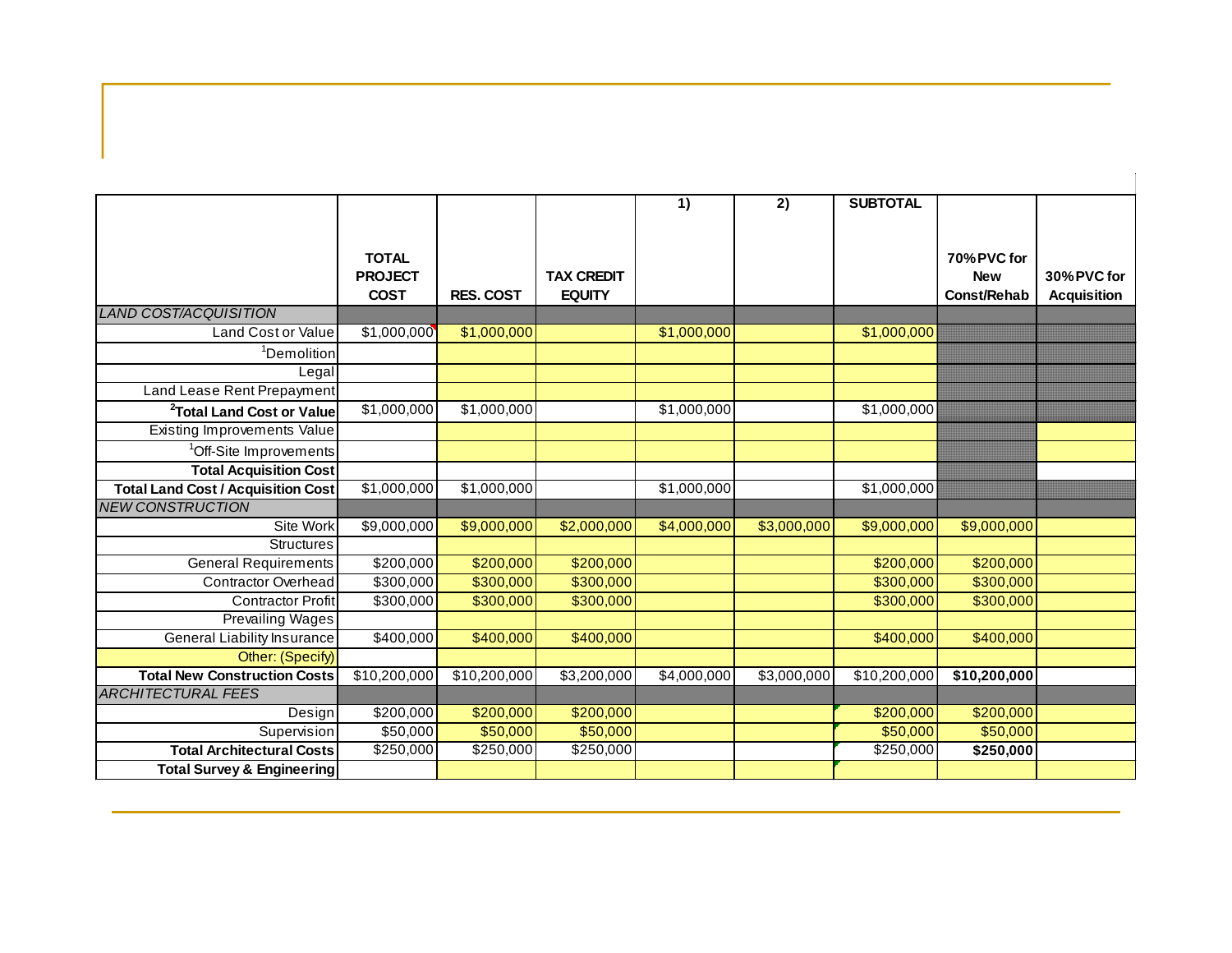| <b>CONSTRUCTION INTEREST &amp; FEES</b>                             |                          |                         |             |             |                                                 |                              |              |  |
|---------------------------------------------------------------------|--------------------------|-------------------------|-------------|-------------|-------------------------------------------------|------------------------------|--------------|--|
|                                                                     |                          |                         |             |             |                                                 |                              |              |  |
| <b>Construction Loan Interest</b>                                   | \$500,000                | \$500,000               | \$500,000   |             |                                                 | \$500,000                    | \$300,000    |  |
| <b>Origination Fee</b>                                              | \$10,000                 | \$10,000                | \$10,000    |             |                                                 | \$10,000                     | \$10,000     |  |
| Taxes                                                               |                          |                         |             |             |                                                 |                              |              |  |
| <b>Insurance</b>                                                    |                          |                         |             |             |                                                 |                              |              |  |
| Title & Recording                                                   | \$10,000                 | \$10,000                |             | \$10,000    |                                                 | \$10,000                     | \$10,000     |  |
| Other: (Specify)                                                    |                          |                         |             |             |                                                 |                              |              |  |
| Other: (Specify)                                                    |                          |                         |             |             |                                                 |                              |              |  |
| <b>Total Construction Interest &amp; Fees</b>                       | \$520,000                | \$520,000               | \$510,000   | \$10,000    |                                                 | \$520,000                    | \$320,000    |  |
| <b>PERMANENT FINANCING</b>                                          |                          |                         |             |             |                                                 |                              |              |  |
| <b>Total Permanent Financing Costs</b>                              |                          |                         |             |             |                                                 |                              |              |  |
| <b>Subtotals Forward</b>                                            | \$11,970,000             | \$11,970,000            | \$3,960,000 | \$5,010,000 | \$3,000,000                                     | \$11,970,000                 | \$10,770,000 |  |
| <b>LEGAL FEES</b>                                                   |                          |                         |             |             |                                                 |                              |              |  |
| <b>RESERVES</b>                                                     |                          |                         |             |             |                                                 |                              |              |  |
| <b>Rent Reserves</b>                                                |                          |                         |             |             |                                                 |                              |              |  |
| <b>Capitalized Rent Reserves</b>                                    |                          |                         |             |             |                                                 |                              |              |  |
| 3-Month Operating Reserve                                           | \$200,000                | \$200,000               | \$200,000   |             |                                                 | \$200,000                    |              |  |
| Other: (Specify)                                                    |                          |                         |             |             |                                                 |                              |              |  |
| <b>Total Reserve Costs</b>                                          | \$200,000                | \$200,000               | \$200,000   |             |                                                 | \$200,000                    |              |  |
| <b>APPRAISAL</b>                                                    |                          |                         |             |             |                                                 |                              |              |  |
| <b>Total Appraisal Costs</b>                                        | \$10,000                 | \$10,000                | \$10,000    |             |                                                 | \$10,000                     | \$10,000     |  |
| <b>Total Contingency Cost</b>                                       | \$700,000                | \$700,000               | \$700,000   |             |                                                 | \$700,000                    | \$500,000    |  |
| <b>OTHER PROJECT COSTS</b>                                          |                          |                         |             |             |                                                 |                              |              |  |
| <b>TCAC App/Allocation/Monitoring Fees</b>                          | \$200,000                | \$200,000               | \$200,000   |             |                                                 | \$200,000                    |              |  |
| Local Development Impact Fees                                       | \$500,000                | \$500,000               |             |             | \$500,000                                       | \$500,000                    | \$500,000    |  |
| <b>Permit Processing Fees</b>                                       |                          |                         |             |             |                                                 |                              |              |  |
| Furnishings                                                         | \$20,000                 | \$20,000                | \$20,000    |             |                                                 | \$20,000                     | \$20,000     |  |
| Market Study                                                        | \$5,000                  | \$5,000                 | \$5,000     |             |                                                 | \$5,000                      | \$5,000      |  |
| Accounting/Reimbursables                                            | \$3,000                  | \$3,000                 | \$3,000     |             |                                                 | \$3,000                      | \$3,000      |  |
| Soft Cost Contingency                                               | $\overline{$100,000}$    | \$100,000               | \$100,000   |             |                                                 | \$100,000                    | \$50,000     |  |
| <b>Total Other Costs</b>                                            | \$838,000                | \$838,000               | \$338,000   |             | \$500,000                                       | \$838,000                    | \$578,000    |  |
| <b>SUBTOTAL PROJECT COST</b>                                        | $\overline{$13,718,000}$ | \$13,718,000            | \$5,208,000 | \$5,010,000 | \$3,500,000                                     | \$13,718,000                 | \$11,858,000 |  |
| <b>DEVELOPER COSTS</b>                                              |                          |                         |             |             |                                                 |                              |              |  |
| Developer Overhead/Profit                                           | \$1,400,000              | \$1,400,000             |             |             |                                                 |                              | \$1,400,000  |  |
| <b>Total Developer Costs</b>                                        | \$1,400,000              | $\overline{$1,400,000}$ |             |             |                                                 |                              | \$1,400,000  |  |
| <b>TOTAL PROJECT COSTS</b>                                          | \$15,118,000             | \$15,118,000            | \$5,208,000 | \$5,010,000 | \$3,500,000                                     | \$13,718,000                 | \$13,258,000 |  |
| Syndication Costs may not be included as a project cost.<br>Note:   |                          |                         |             |             | <b>Bridge Loan Expense During Construction:</b> |                              |              |  |
| Calculate Maximum Developer Fee using the eligible basis subtotals. |                          |                         |             |             |                                                 | <b>Total Eligible Basis:</b> | \$13,258,000 |  |

H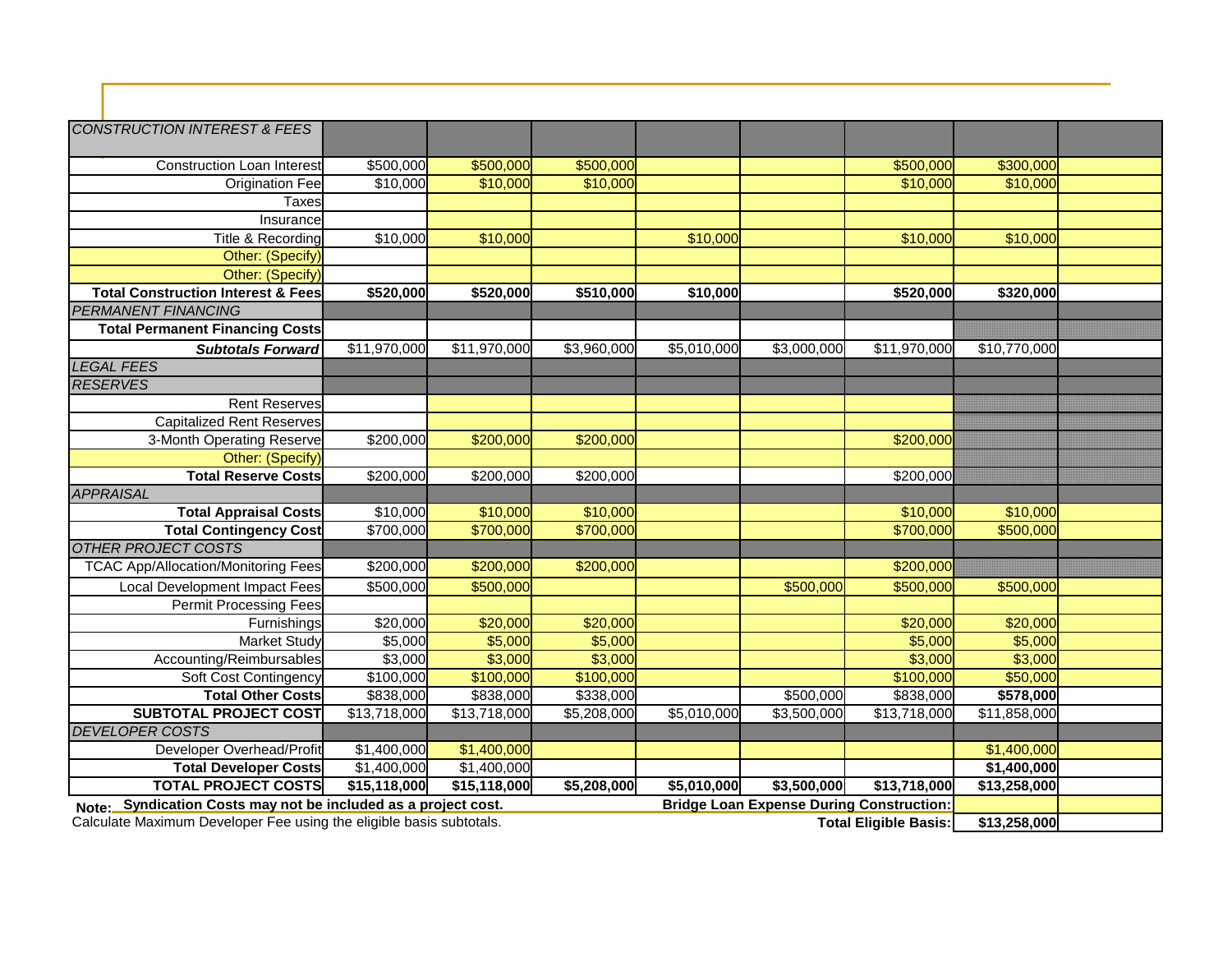## Leveraging – Credit Reduction **Tab 20**

- Example: 10%
	- (1) Qualified Basis  $*$   $\frac{10\%}{5}$  = Credit Reduction
	- (2) Qualified Basis -<br>Credit Reduction = Adjusted Qualified<br>Basis Amount

\*Adjusted Qualified Basis used when determining maximum credits.

Section 10325(c)(1)(B)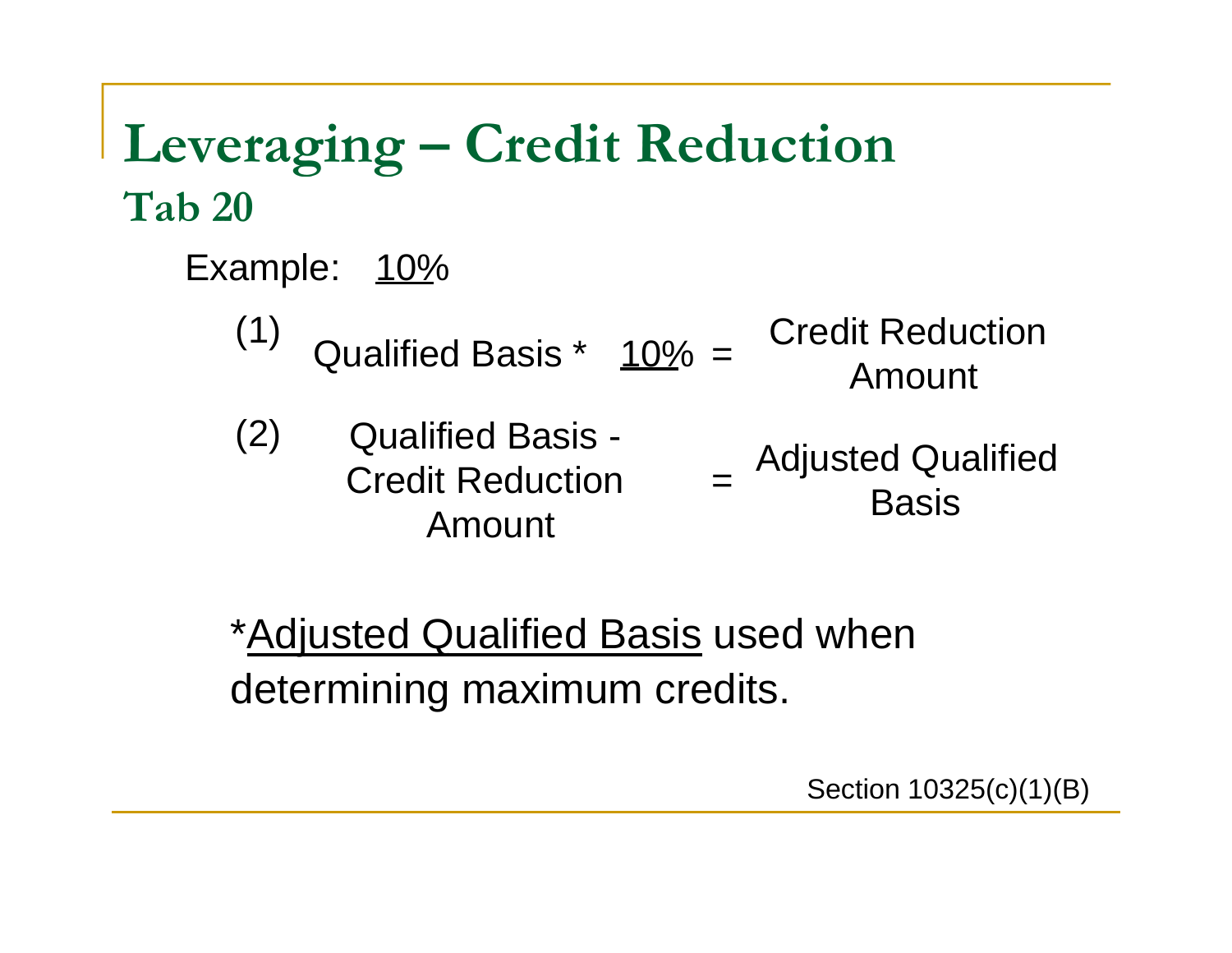## Leveraging – Credit Reduction **Tab 20**

|                                                                            | 70% PVC for           |                    |  |  |
|----------------------------------------------------------------------------|-----------------------|--------------------|--|--|
|                                                                            | <b>New</b>            |                    |  |  |
|                                                                            | Construction/         | 30% PVC for        |  |  |
|                                                                            | <b>Rehabilitation</b> | <b>Acquisition</b> |  |  |
| <b>Total Eligible Basis:</b>                                               | \$13,258,000          |                    |  |  |
| <b>Ineligible Amounts</b>                                                  |                       |                    |  |  |
| Subtract All Grant Proceeds Used to Finance Costs in Eligible Basis:       |                       |                    |  |  |
| Subtract BMIR Federal Financing of Costs in 9% Eligible Basis:             |                       |                    |  |  |
| Subtract Non-Qualified Non-Recourse Financing:                             |                       |                    |  |  |
| Subtract Non-Qualifying Portion of Higher Quality Units:                   |                       |                    |  |  |
| Subtract Historic Credit (residential portion only):                       |                       |                    |  |  |
| <b>Total Ineligible Amounts:</b>                                           |                       |                    |  |  |
| <b>Total Eligible Basis Amount Voluntarily Excluded:</b>                   |                       |                    |  |  |
| <b>Total Basis Reduction:</b>                                              |                       |                    |  |  |
| <b>Total Requested Unadjusted Eligible Basis:</b>                          | \$13,258,000          |                    |  |  |
| *Qualified Census Tract(QCT) or Difficult to Develop Area(DDA) Adjustment: | 100%                  | 100%               |  |  |
| <b>Total Adjusted Eligible Basis:</b>                                      | \$13,258,000          |                    |  |  |
| Applicable Fraction:                                                       | 100%                  |                    |  |  |
| <b>Qualified Basis:</b>                                                    | \$13,258,000          |                    |  |  |
| <b>Total Qualified Basis:</b>                                              | \$13,258,000          |                    |  |  |
| <b>**Total Credit Reduction:</b>                                           | \$1,325,800           |                    |  |  |
| <b>Total Adjusted Qualified Basis:</b>                                     |                       | \$11,932,200       |  |  |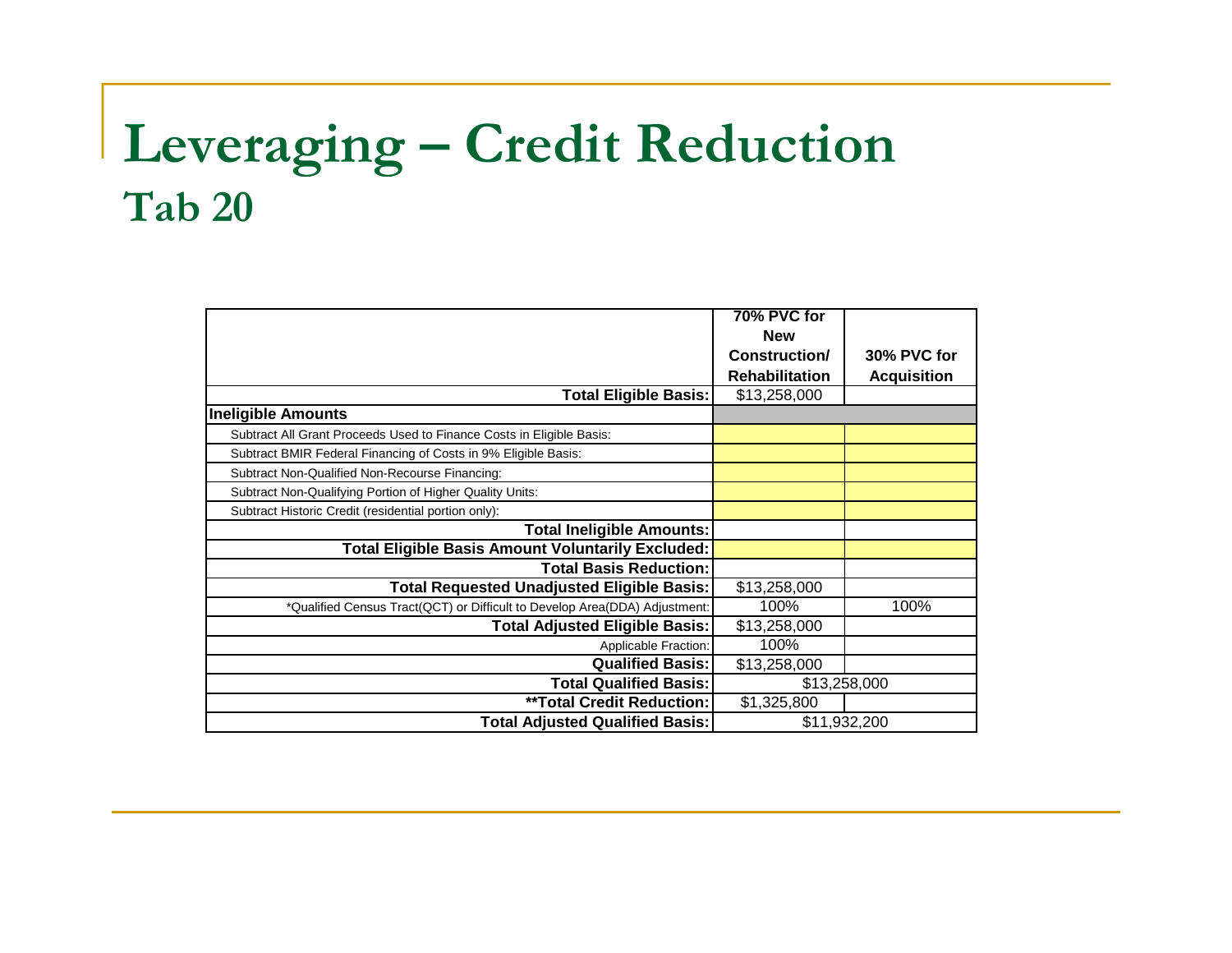## **Leveraging – Public Funds Tab 20**

#### (Total Committed funds, fee waivers, or value of donated land)  $\frac{O}{O}$ Total Project Development **Costs**

Section 10325(c)(1)(C)\_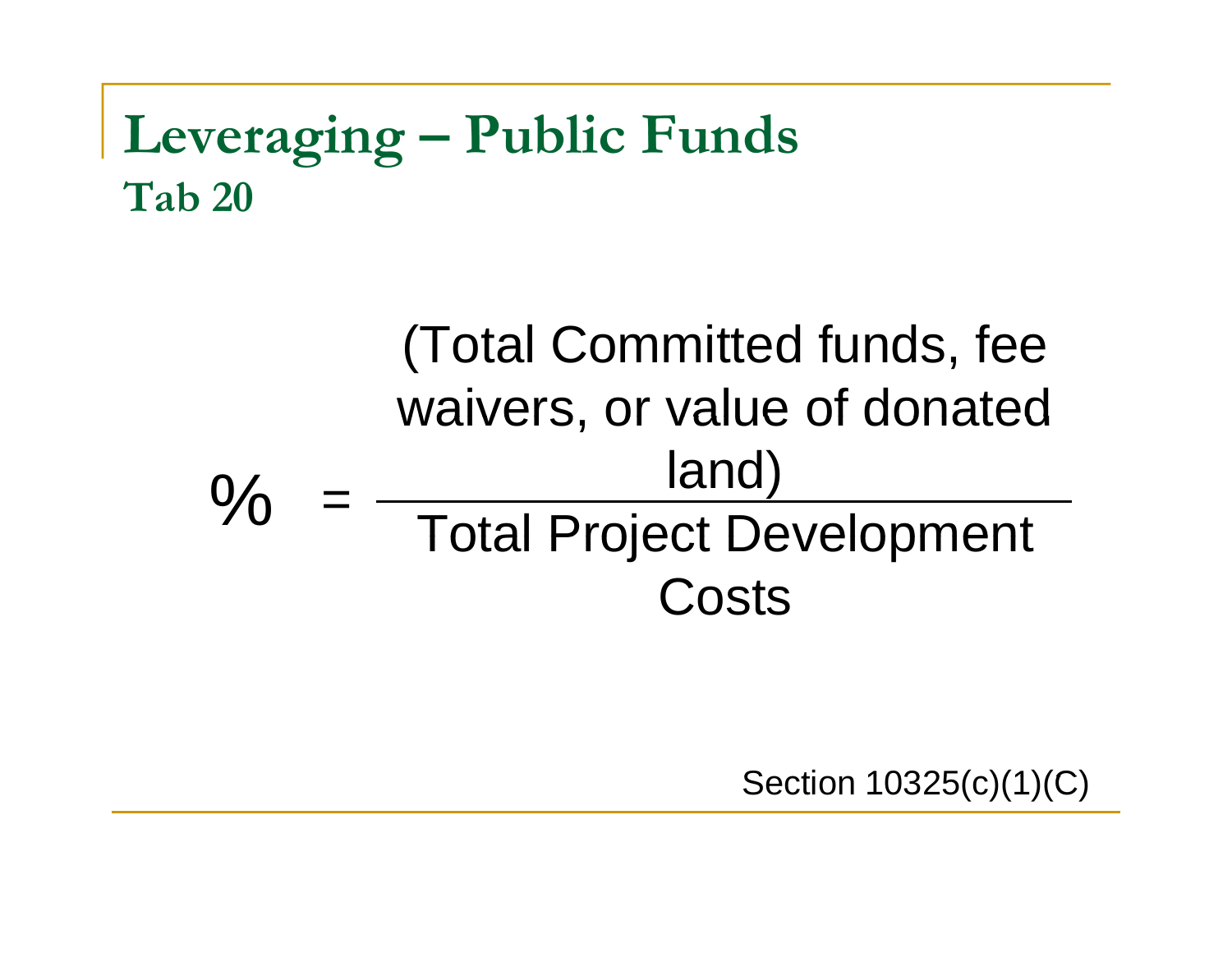## **General Partner Experience Tab 21**

- Maximum 6 points (7 projects > 3 yrs.)
- Attachment 21
- CPA Certification

Section 10325(c)(2)(A)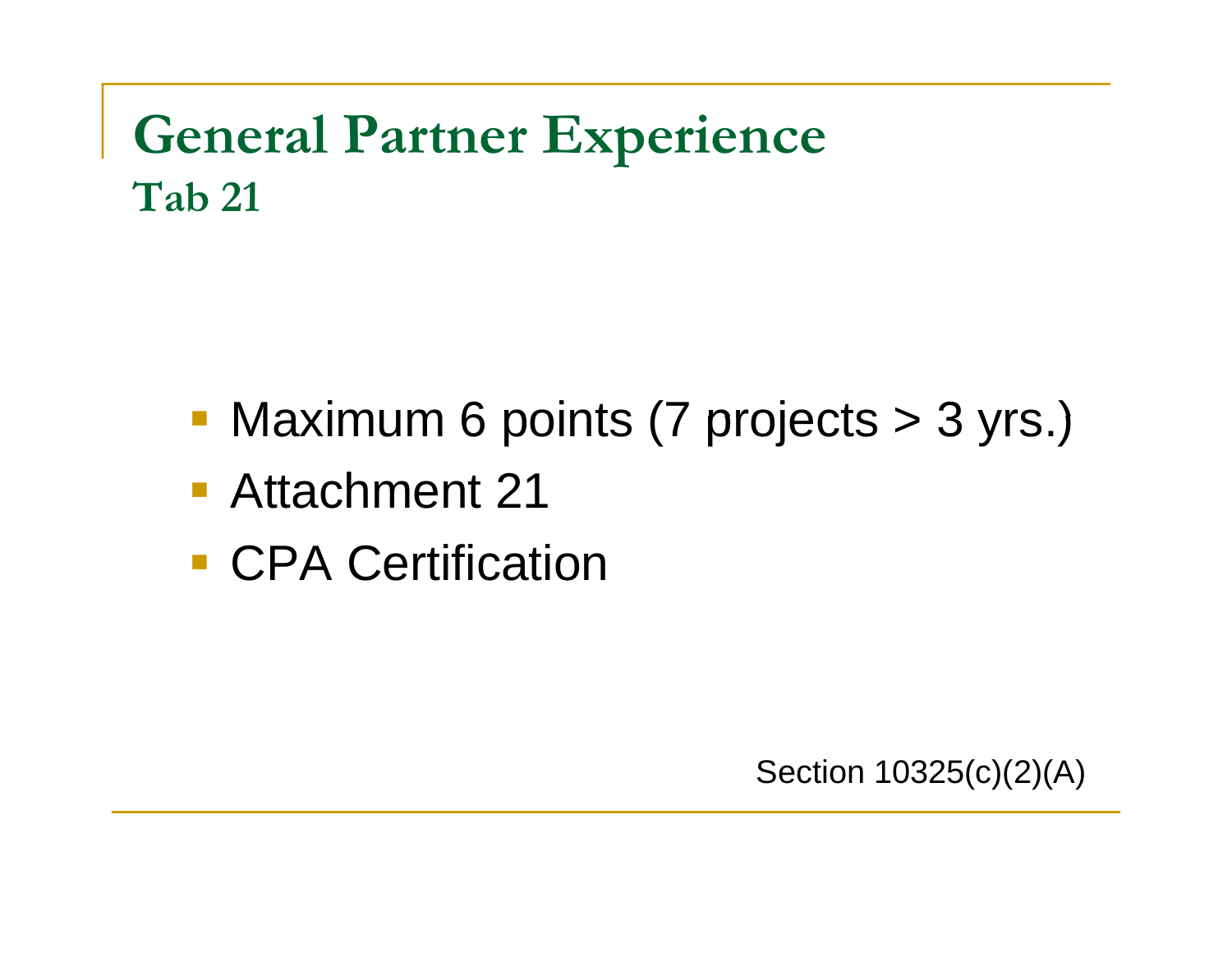## **Management Company Experience T b 22 Tab**

- Maximum 3 points (11 projects > 3 yrs.)
- Attachment 22
- Management Agreement
- **Management Training (Up to 2 points)**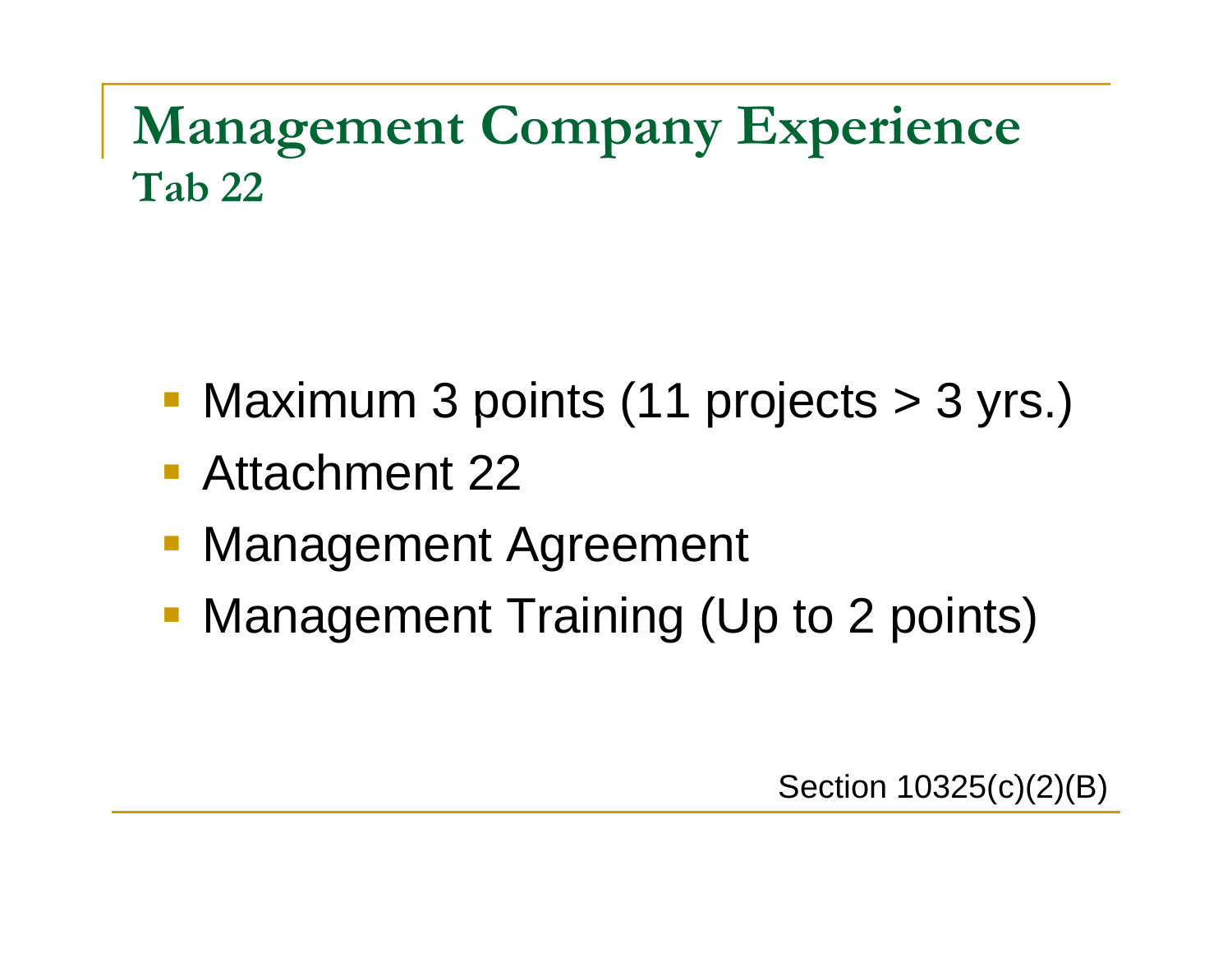## **Site Amenities Tab 23**

- Maximum 15 points
- **Requirements:** 
	- Map with distance measurements
	- Point of reference for bus stop photo
	- Clear color photos
	- Contact person & contact information

Section 10325(c)(5)(A)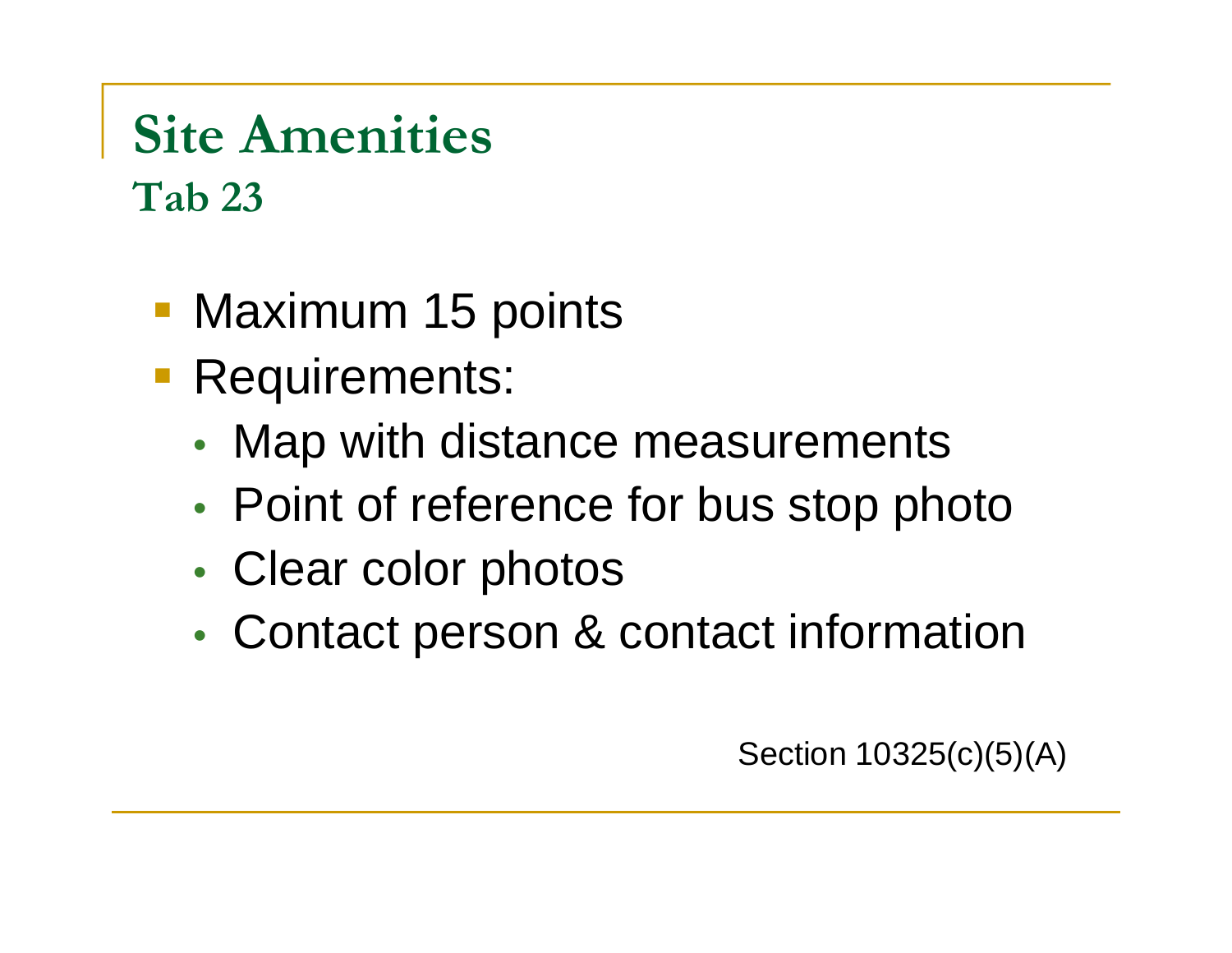## **Site Amenities**

 $Ta**b** 23$ 

Types of site amenities - 10 total

- Transit\*
- Public park
- Public library
- Supermarket, neighborhood market, farmers' market\*
- $\mathcal{L}_{\mathcal{A}}$ Public school\* - family housing type
- Senior facility senior housing type
- Special needs facility sp. needs/SRO housing type
- Medical clinic or hospital
- $\mathcal{L}_{\mathcal{A}}$ **Pharmacy**
- High speed internet\*

\*New regulations  $\qquad \qquad$  Section  $10325(c)(5)(A)(1)-(3)$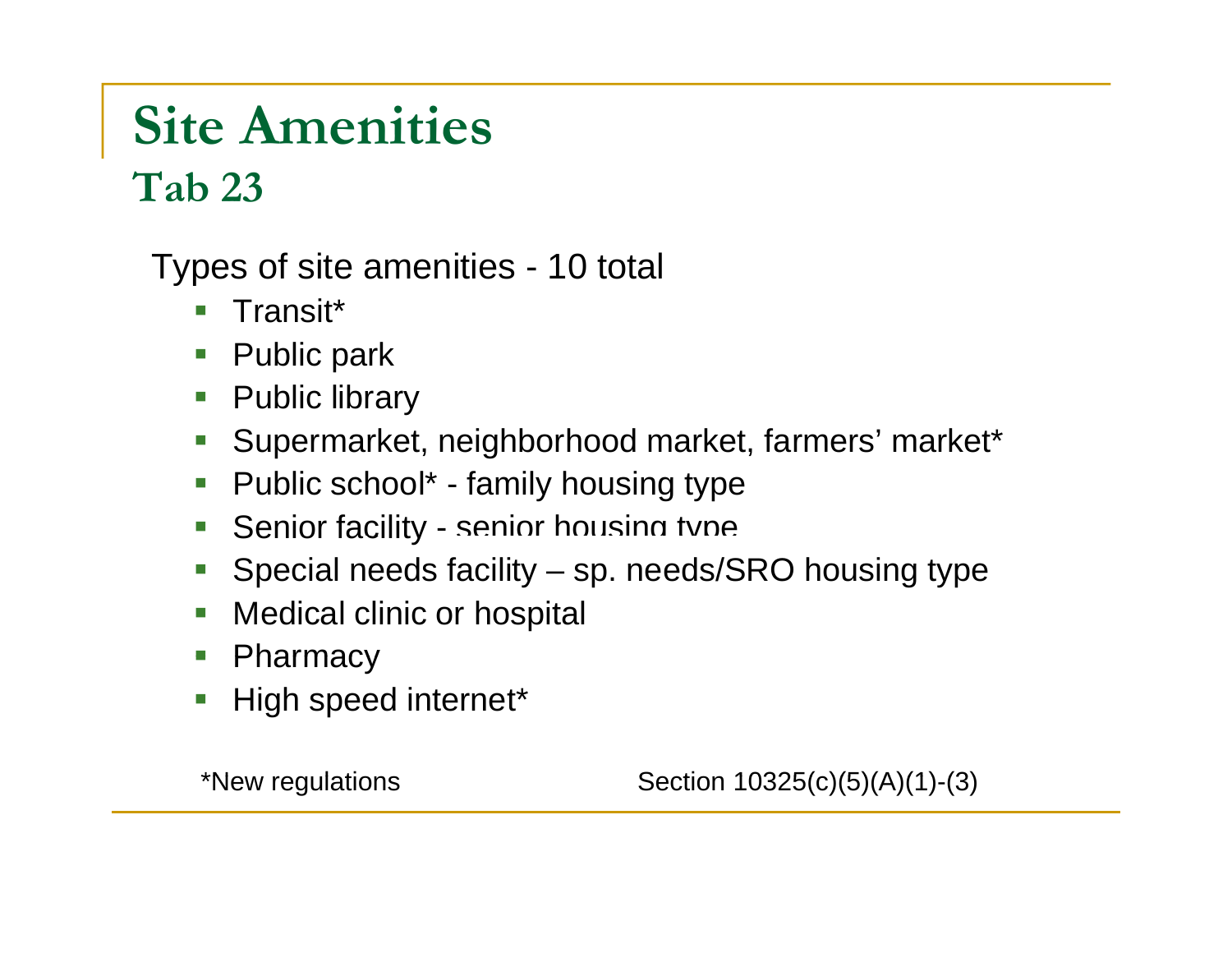## **Site Amenities Tab 23**

**Transit example**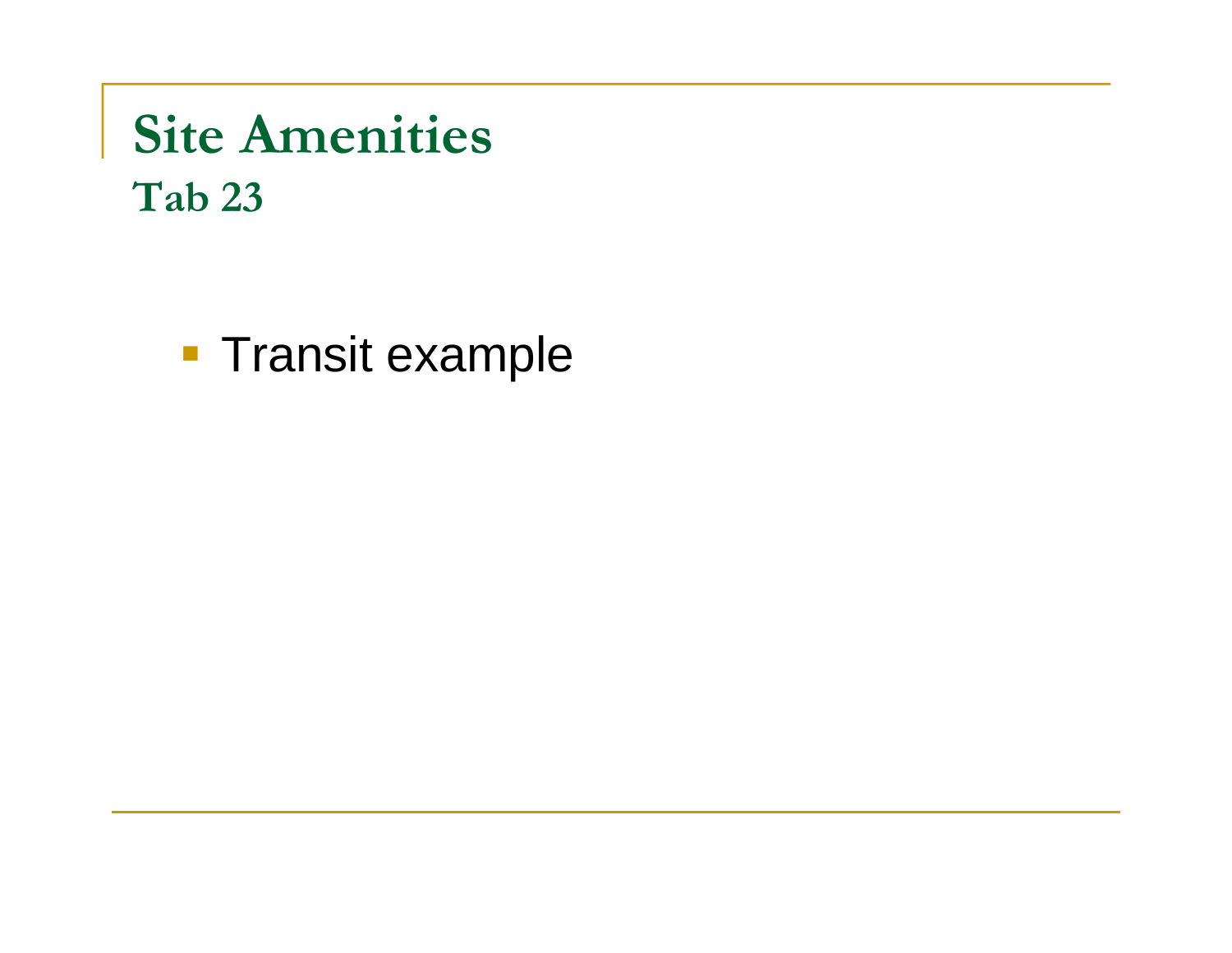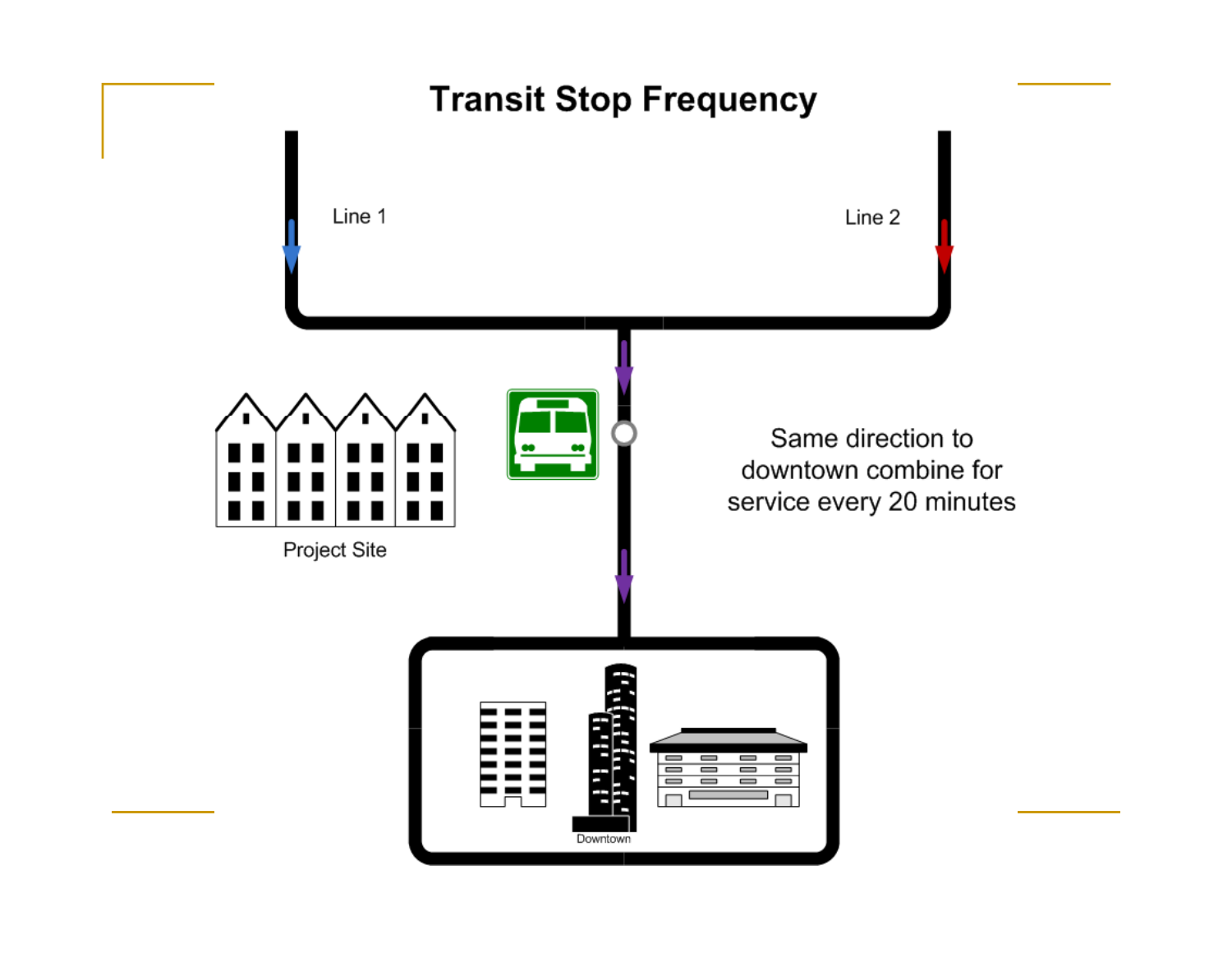## **Service Amenities Tab 24**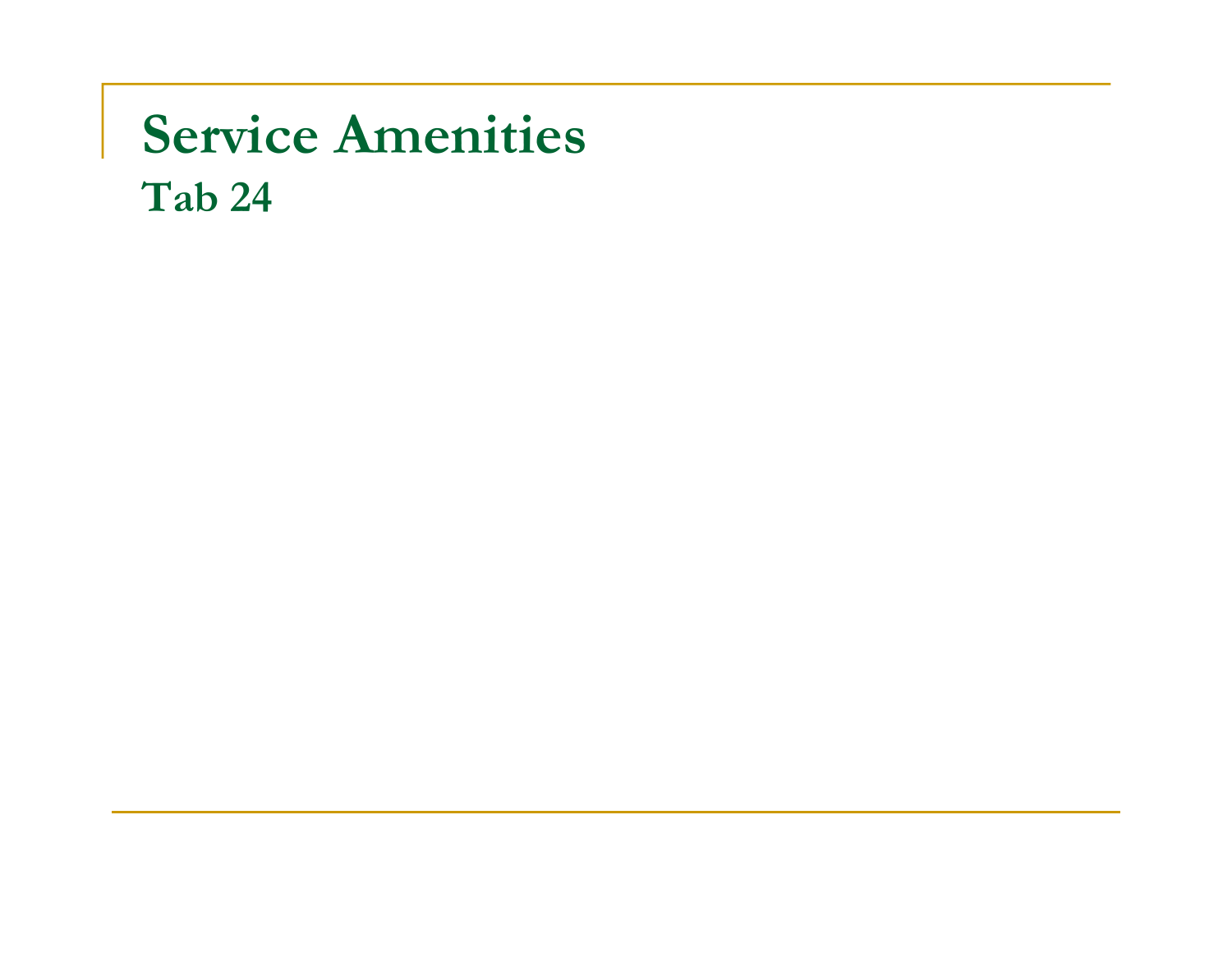## **Sustainable Building Methods**   $\bf{Tab}$  25

- Maximum 8 points
- Choose from list of items

## OR

- Develop and commit to certifying the project to one of three programs: LEED, Green Communities, GreenPoint
- **Applicant and Architect statements must<br>correspond**

Section 10325(c)(6)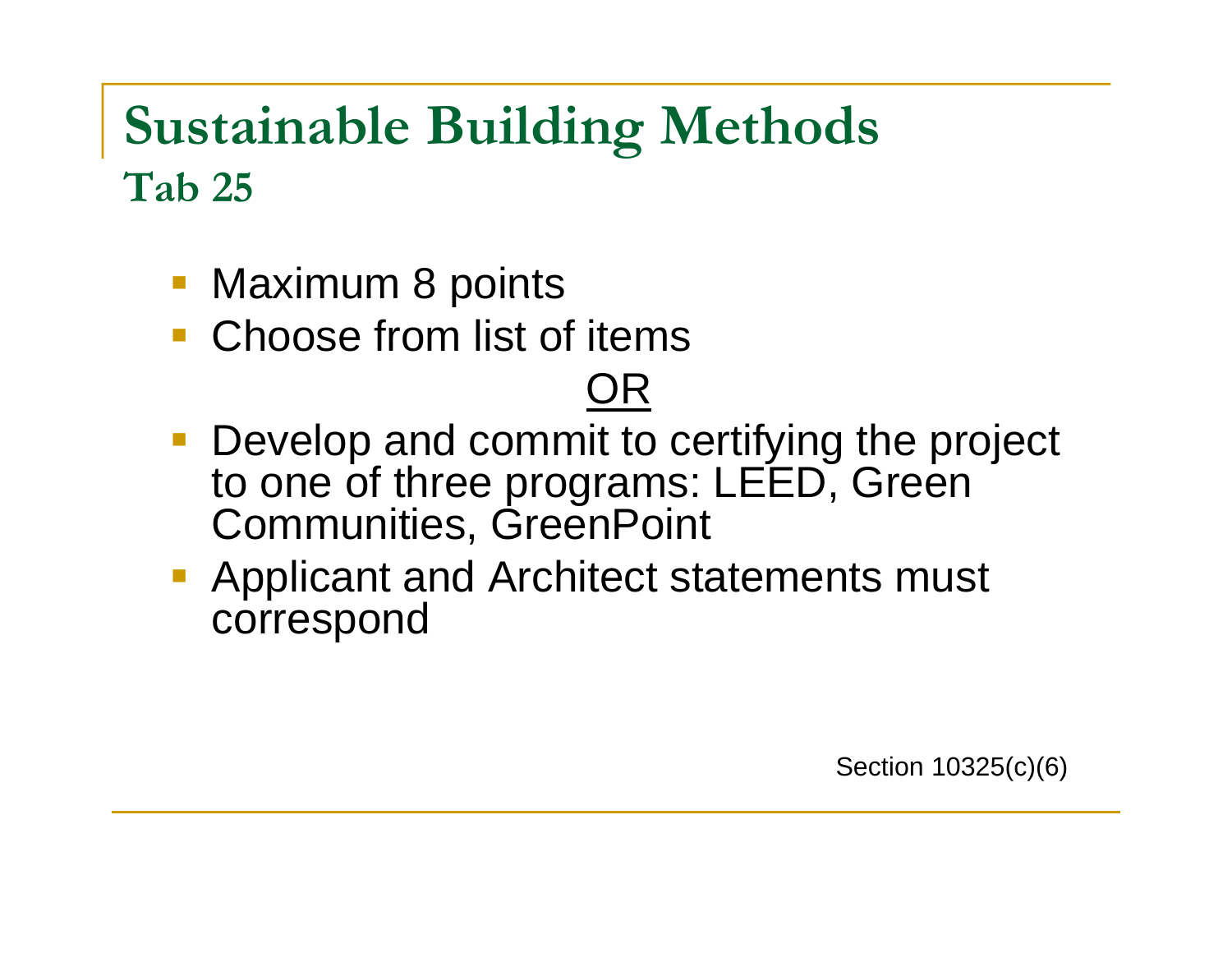## **Lowest Income**

- **Revised table**
- Maximum 52 points
	- **Points for unit targeting**
	- $\overline{\phantom{a}}$  Additional 2 points for 10% @ or below 30% AMI

Section 10325(c)(7)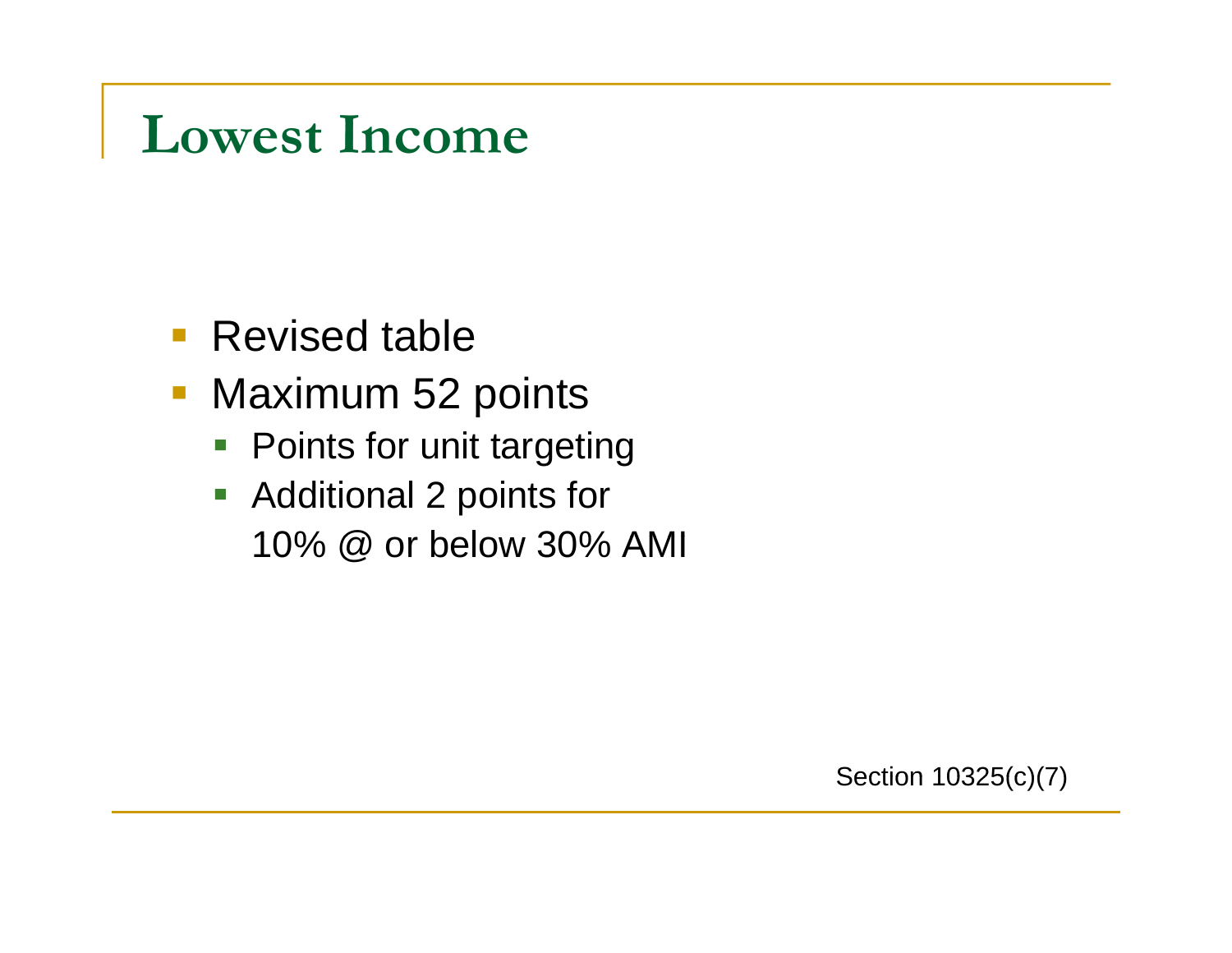|                                                      |  |                                                                                                                                |                                              |                           | <b>Percent of</b><br>Area Median Income (AMI) |                                                                                 |                                      |          |                      |          |  |  |
|------------------------------------------------------|--|--------------------------------------------------------------------------------------------------------------------------------|----------------------------------------------|---------------------------|-----------------------------------------------|---------------------------------------------------------------------------------|--------------------------------------|----------|----------------------|----------|--|--|
|                                                      |  |                                                                                                                                |                                              | **60%                     | *55%                                          | 50%                                                                             | 45%                                  | 40%      | 35%                  | 30%      |  |  |
|                                                      |  |                                                                                                                                | 80%                                          | 0                         |                                               |                                                                                 |                                      | 45       | 47.5                 | 50       |  |  |
|                                                      |  |                                                                                                                                | 75%                                          | 0                         |                                               |                                                                                 |                                      | 42.5     | 45                   | 47.5     |  |  |
|                                                      |  |                                                                                                                                | 70%                                          | 0                         |                                               |                                                                                 |                                      | 40       | 42.5                 | 45       |  |  |
|                                                      |  |                                                                                                                                | 65%                                          | 0                         |                                               |                                                                                 | 35                                   | 37.5     | 40                   | 42.5     |  |  |
|                                                      |  |                                                                                                                                | 60%                                          | 0                         |                                               |                                                                                 | 32.5                                 | 35       | 37.5                 | 40       |  |  |
|                                                      |  |                                                                                                                                | 55%                                          | 0                         |                                               |                                                                                 | 30                                   | 32.5     | 35                   | 37.5     |  |  |
|                                                      |  |                                                                                                                                | 50%                                          | 0                         |                                               | $25*$                                                                           | 27.5                                 | 30       | 32.5                 | 35       |  |  |
|                                                      |  |                                                                                                                                | 45%                                          | 0                         |                                               | $22.5*$                                                                         | 25                                   | 27.5     | 30                   | 32.5     |  |  |
|                                                      |  | <b>Percent of Income</b>                                                                                                       | 40%                                          | 0                         | 17.5                                          | 20                                                                              | 22.5                                 | 25       | 27.5                 | 30       |  |  |
|                                                      |  | <b>Targeted Units to</b>                                                                                                       | 35%                                          | 0                         | 15                                            | 17.5                                                                            | 20                                   | 22.5     | 25                   | 27.5     |  |  |
|                                                      |  | <b>Total Tax Credit</b>                                                                                                        | 30%<br>25%                                   | 0                         | 12.5                                          | 15                                                                              | 17.5                                 | 20       | 22.5                 | 25       |  |  |
|                                                      |  | Units (exclusive of<br>mgr.'s units)                                                                                           |                                              | 0                         | 10                                            | 12.5                                                                            | 15                                   | 17.5     | 20                   | 22.5     |  |  |
|                                                      |  |                                                                                                                                | 20%                                          | 0                         | 7.5                                           | 10                                                                              | 12.5                                 | 15       | 17.5                 | 20       |  |  |
|                                                      |  |                                                                                                                                | 15%                                          | 0                         | 5                                             | 7.5                                                                             | 10                                   | 12.5     | 15                   | 17.5     |  |  |
|                                                      |  |                                                                                                                                | 10%                                          | 0                         | 2.5                                           | 5                                                                               | 7.5                                  | 10       | 12.5                 | 15       |  |  |
|                                                      |  | Consolidate your units before entering your information into the table<br>Do not enter any non-qualifying units into the table |                                              |                           |                                               |                                                                                 |                                      |          |                      |          |  |  |
| Percent of<br><b>Area Median Income</b>              |  |                                                                                                                                | <b>Percentage of Units</b><br>to Total Units |                           |                                               | <b>Percent of Income</b><br><b>Targeted Units to</b><br><b>Total Tax Credit</b> |                                      |          |                      |          |  |  |
| <b>Number of Targeted</b><br><b>Tax Credit Units</b> |  | (AMI)<br>$(30\% - 55\%)$                                                                                                       |                                              | (before rounding<br>down) |                                               |                                                                                 | Units (exclusive of<br>mgr.'s units) |          | <b>Points Earned</b> |          |  |  |
|                                                      |  | 30                                                                                                                             |                                              | 0.00                      |                                               |                                                                                 | 0                                    |          |                      | $\Omega$ |  |  |
|                                                      |  |                                                                                                                                |                                              | 0.00                      |                                               |                                                                                 | 0                                    |          |                      | 0        |  |  |
|                                                      |  | 35<br>40                                                                                                                       |                                              | 0.00                      |                                               | 0                                                                               |                                      | $\Omega$ |                      |          |  |  |
|                                                      |  | 45                                                                                                                             |                                              | 0.00                      |                                               | 0                                                                               |                                      | $\Omega$ |                      |          |  |  |
|                                                      |  | 50                                                                                                                             |                                              | 0.00                      |                                               | 0                                                                               |                                      | 0        |                      |          |  |  |
|                                                      |  | 0 - Rural only                                                                                                                 |                                              | 0.00                      |                                               | $\Omega$                                                                        |                                      | $\Omega$ |                      |          |  |  |
|                                                      |  | 0 - Rural only                                                                                                                 |                                              | 0.00                      |                                               |                                                                                 | 0                                    |          |                      | $\Omega$ |  |  |
|                                                      |  | 60                                                                                                                             |                                              | 0.00                      |                                               | 0                                                                               |                                      | $\Omega$ |                      |          |  |  |
| 0                                                    |  |                                                                                                                                | <b>Total Points Requested:</b><br>$\bf{0}$   |                           |                                               |                                                                                 |                                      |          |                      |          |  |  |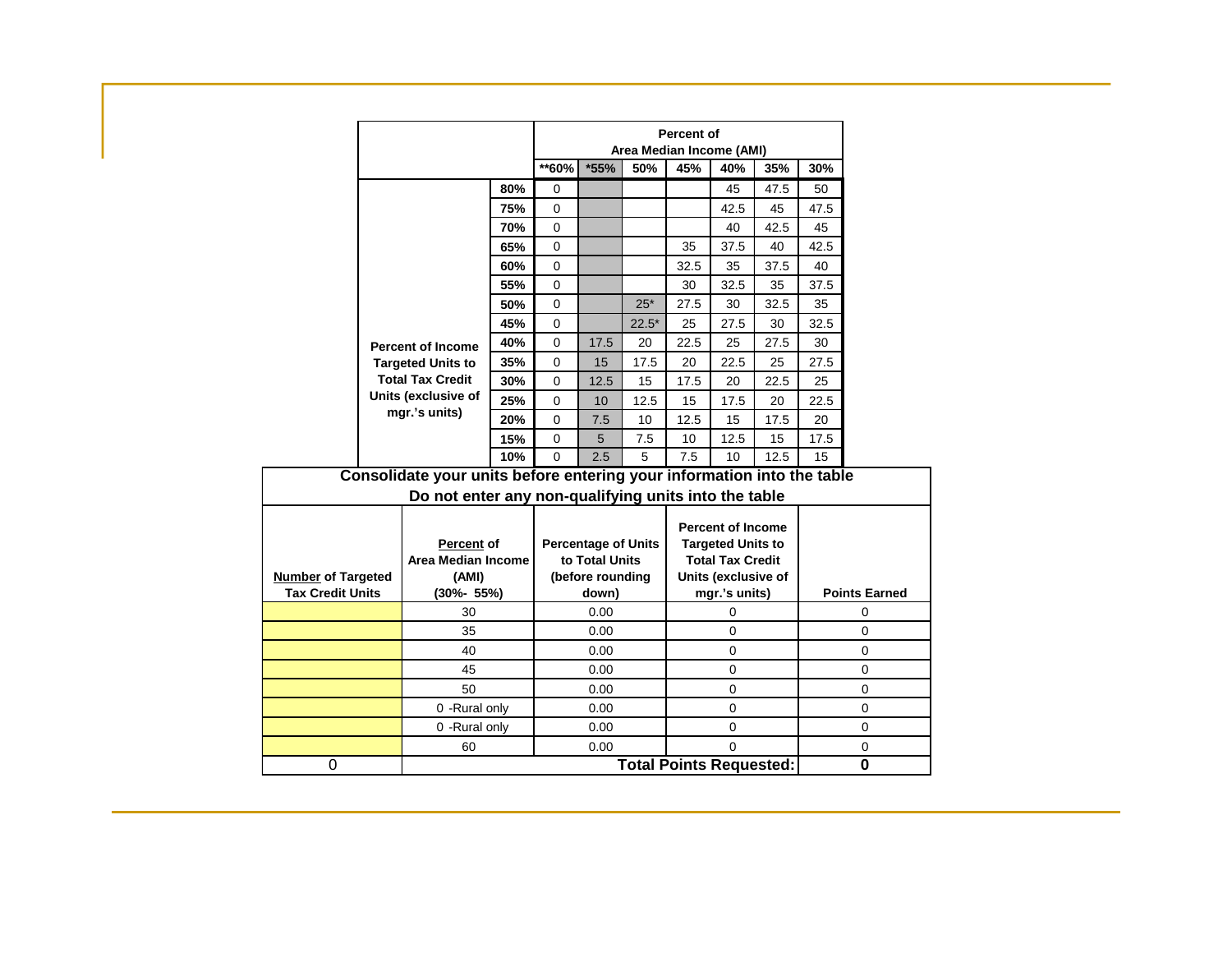### **Readiness T b 26 a**

- Maximum 20 points
	- Enforceable commitment for all construction financing
	- • Local approvals
	- • All necessary public approvals except for building permits
	- Design review approval

Section 10325(c)(8)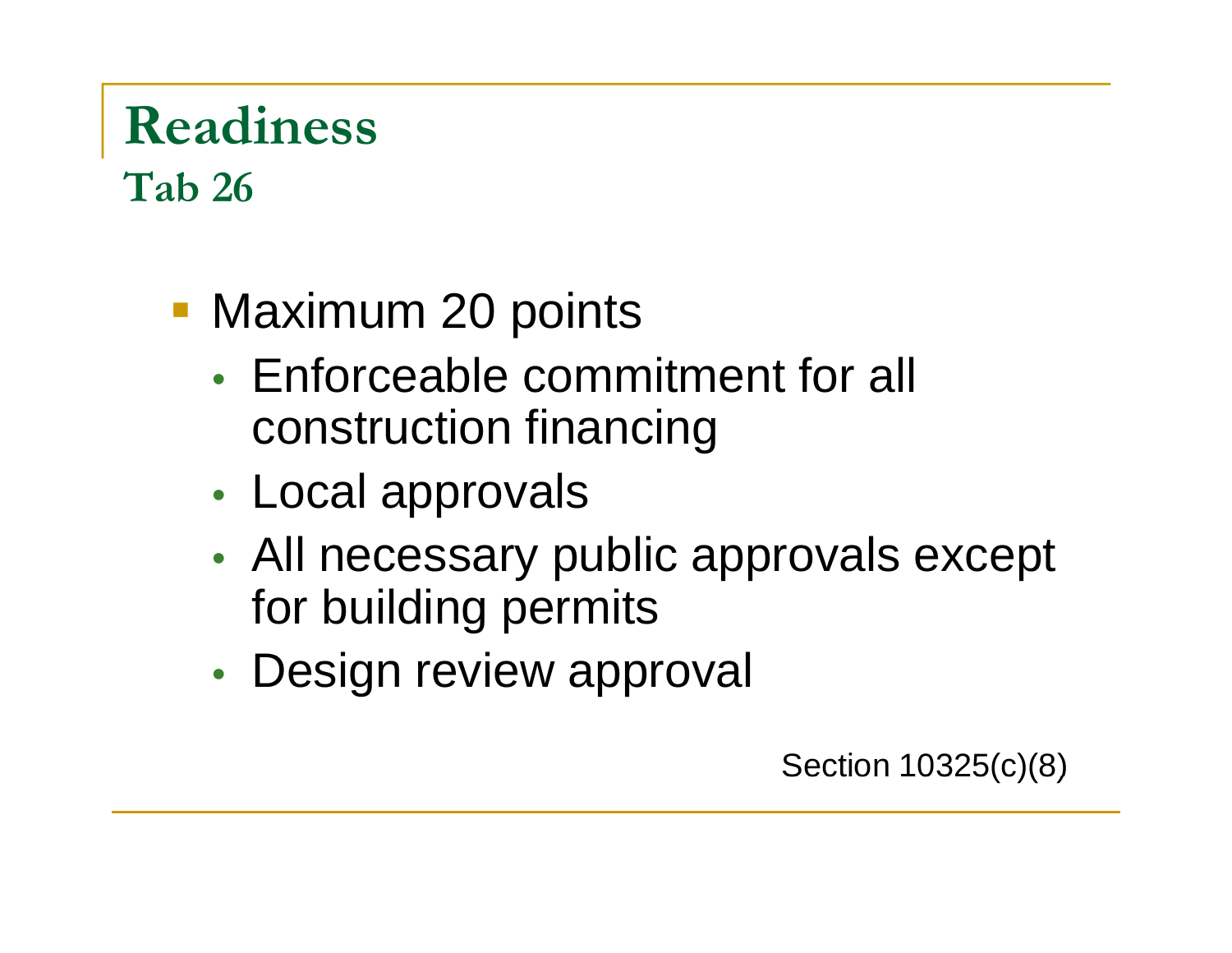# **Readiness**

**T b 26 a** 

- 90 day deadline
	- Required with any readiness points
	- $\blacksquare$  Investor letter of intent
- 150 day deadline
	- Required with 20 readiness points
	- $\overline{\phantom{0}}$ Don't forget Limited Partnership Agreement

Section 10325(c)(8)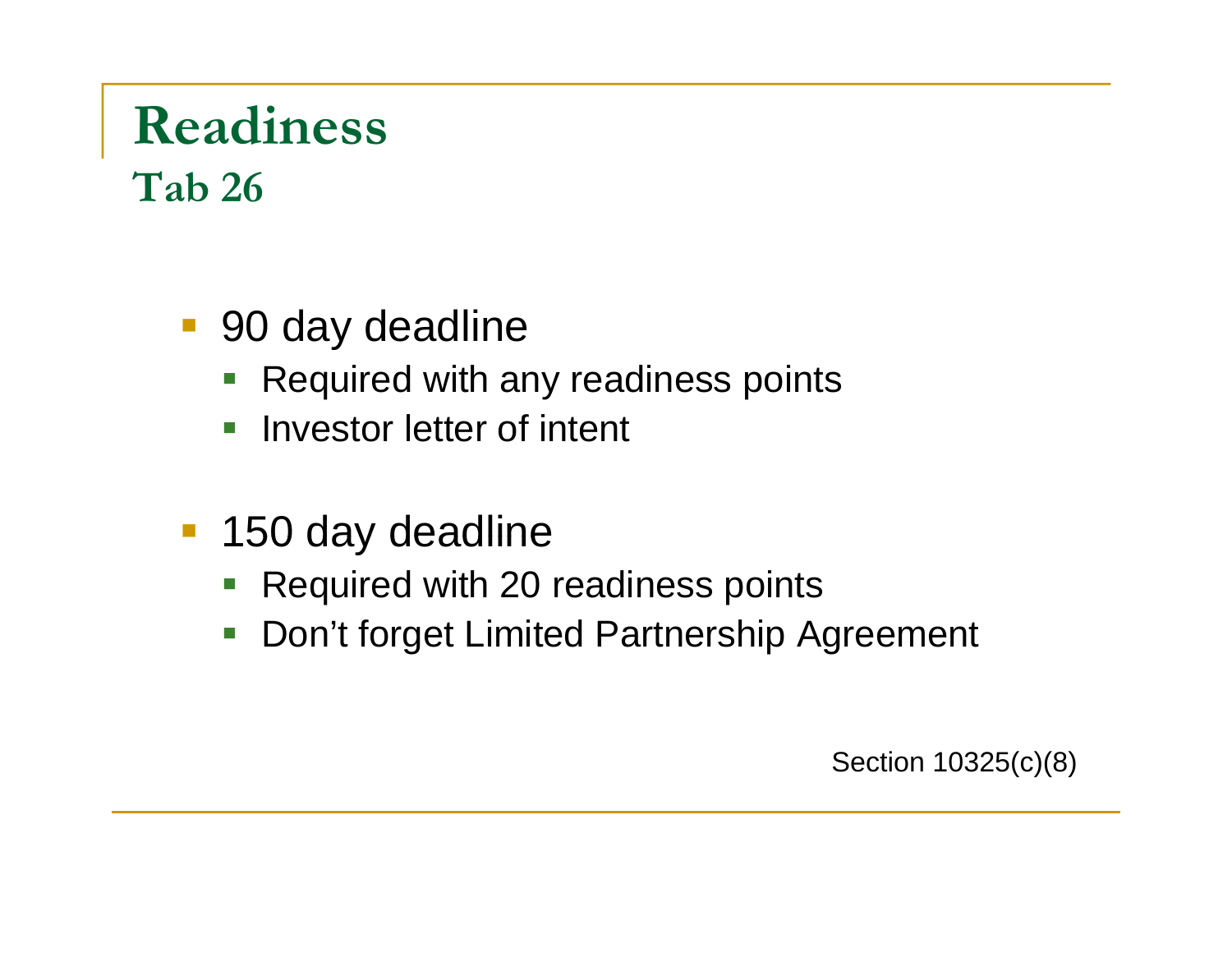## **State Credit Substitution**

- Maximum 2 points
- Check box…get the points!

Section 10325(c)(9)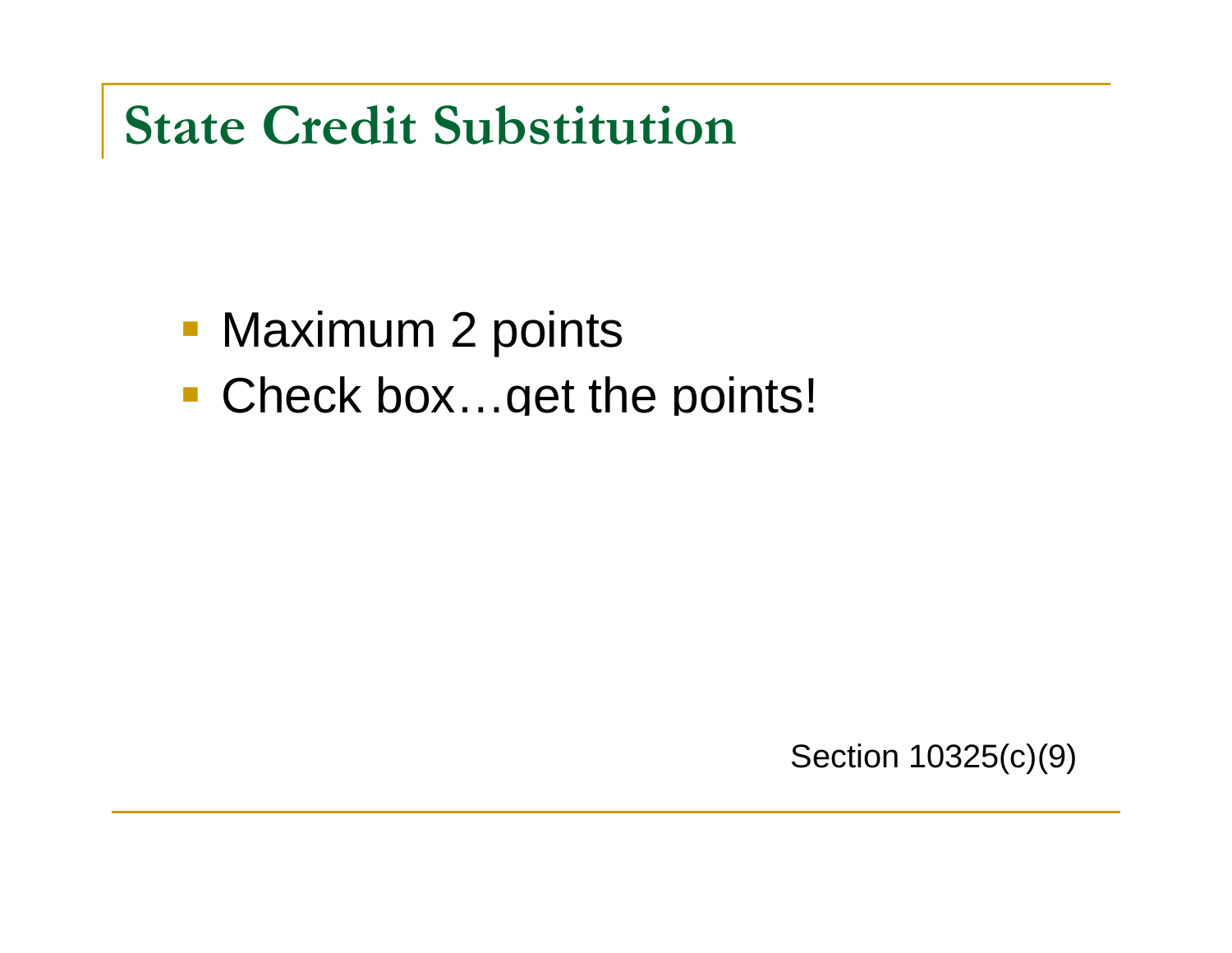## **Tie Breaker Self-Score**

- New to application
	- **PEDECITY PROVIDES TCAC with applicant assumptions,** P. additional information
- $\blacksquare$  Land value must be established by an appraisal
	- P. Includes donated land
	- T. Long term lease = full value of land
- **Commercial costs will be pro-rated** 
	- k. Separate, dedicated commercial funding source requires firm commitment
	- P. Loan must remain throughout development and at placed in service